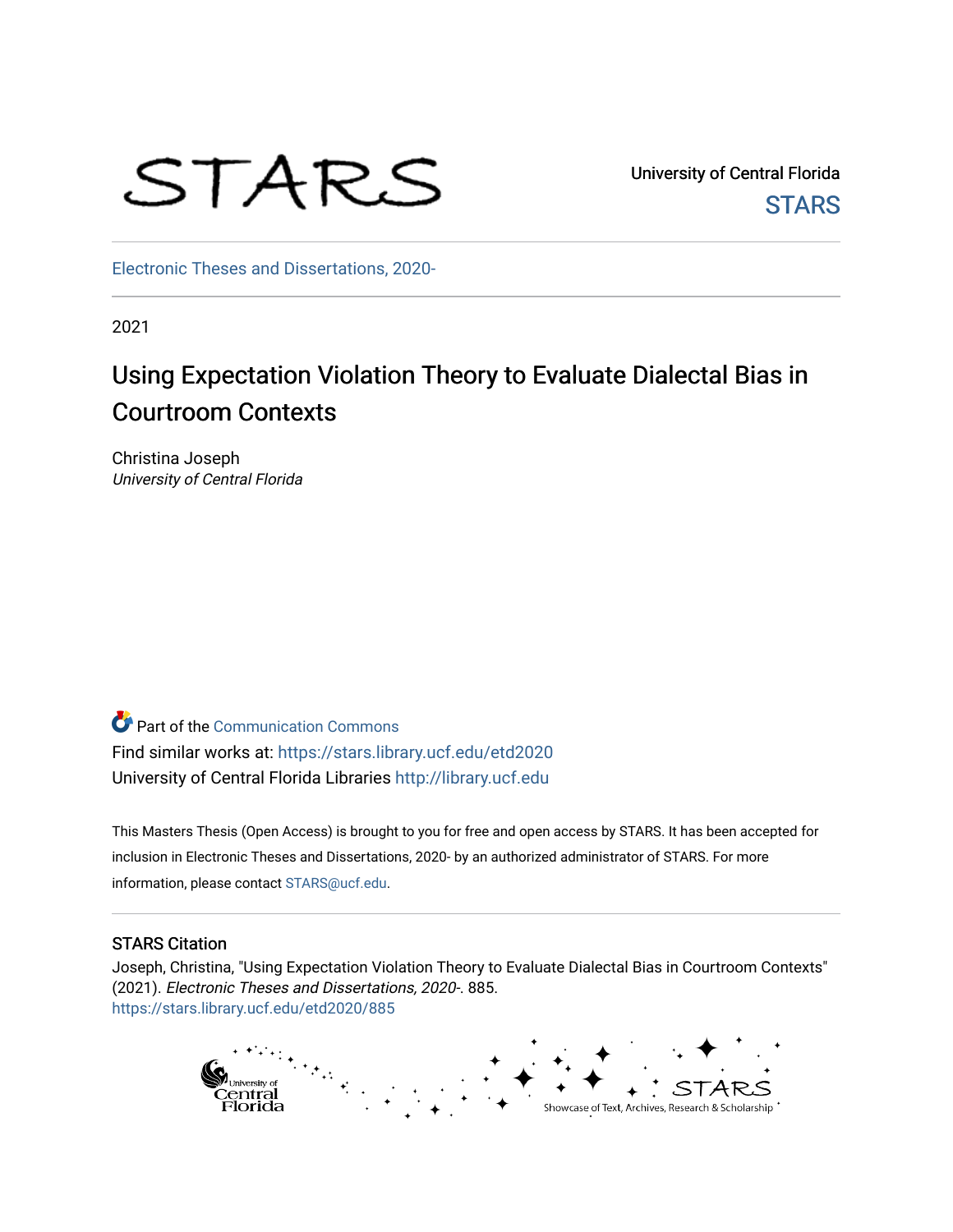#### USING EXPECTATION VIOLATION THEORY TO EVALUATE DIALECTAL BIAS IN COURTROOM CONTEXTS

by

#### CHRISTINA MARY JOSEPH B.A, Hofstra University, 2019

A thesis submitted in partial fulfillment of the requirements for the degree of Master of Arts in the Nicholson School of Communication and Media in the College of Sciences at the University of Central Florida Orlando, Florida

> Fall Term 2021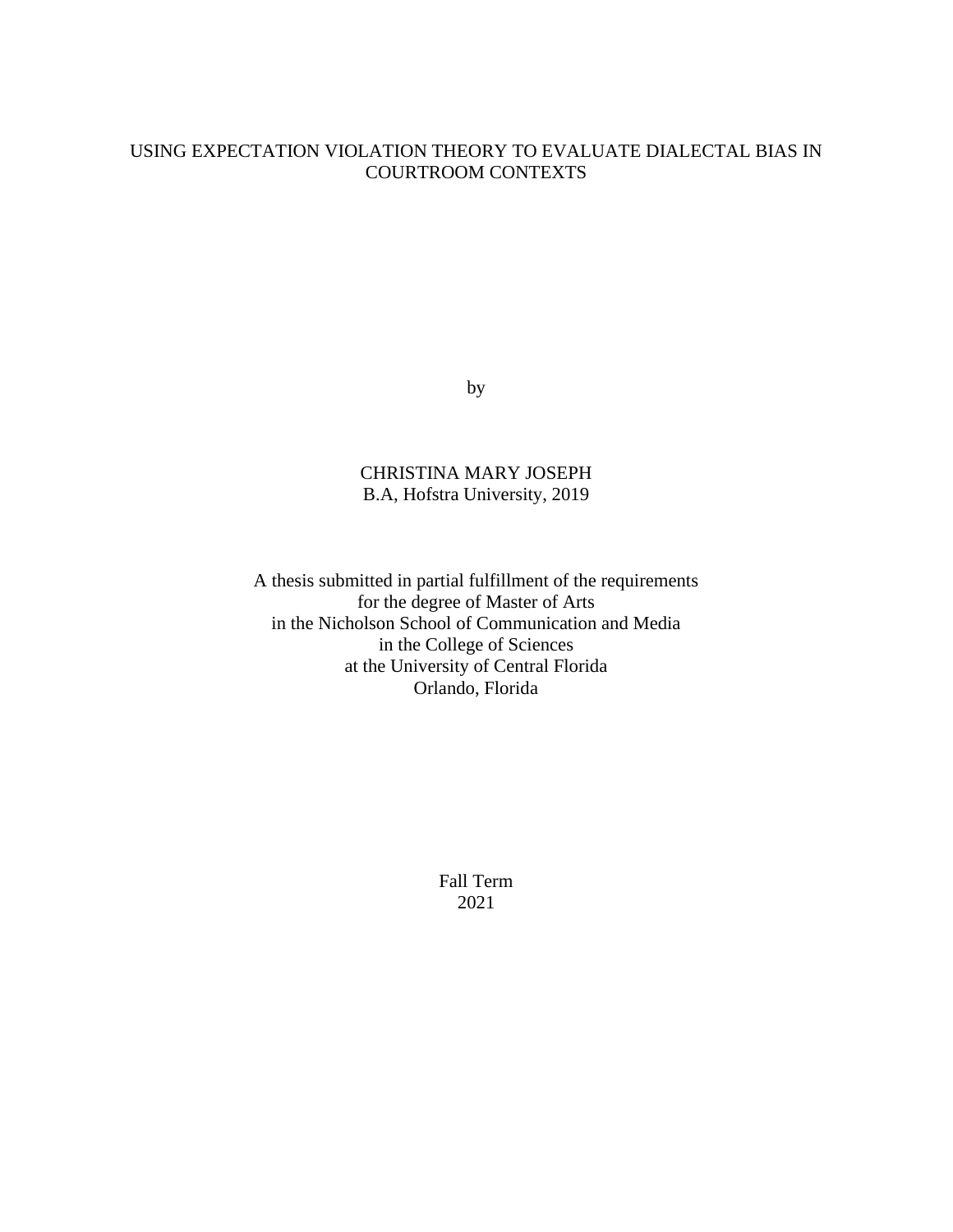#### **ABSTRACT**

There is much evidence to indicate the role of speaker accent expectations and its impacts on the subsequent rating of the speaker. Additionally, examples including the Central Park Five as well as Rachel Jeantel of the Trayvon Martin case indicate the impacts of this speaker rating particularly in the context of the courtroom. This necessitates the further evaluation of the impact of dialectal bias on speaker ratings especially in the context of a courtroom due to the severity of the impacts. Utilizing a 4x2 between subjects experimental design manipulating on the basis of both dialect and speaker expectation, this study demonstrated that the usage of AAVE compared to SAE decreased overall ratings of perceived credibility of the speaker. However, this was not replicated with perceived favourability. No clear link between expectation violation and speaker ratings was established as well.

Keywords: Dialects, EVT, Witness Testimony, AAVE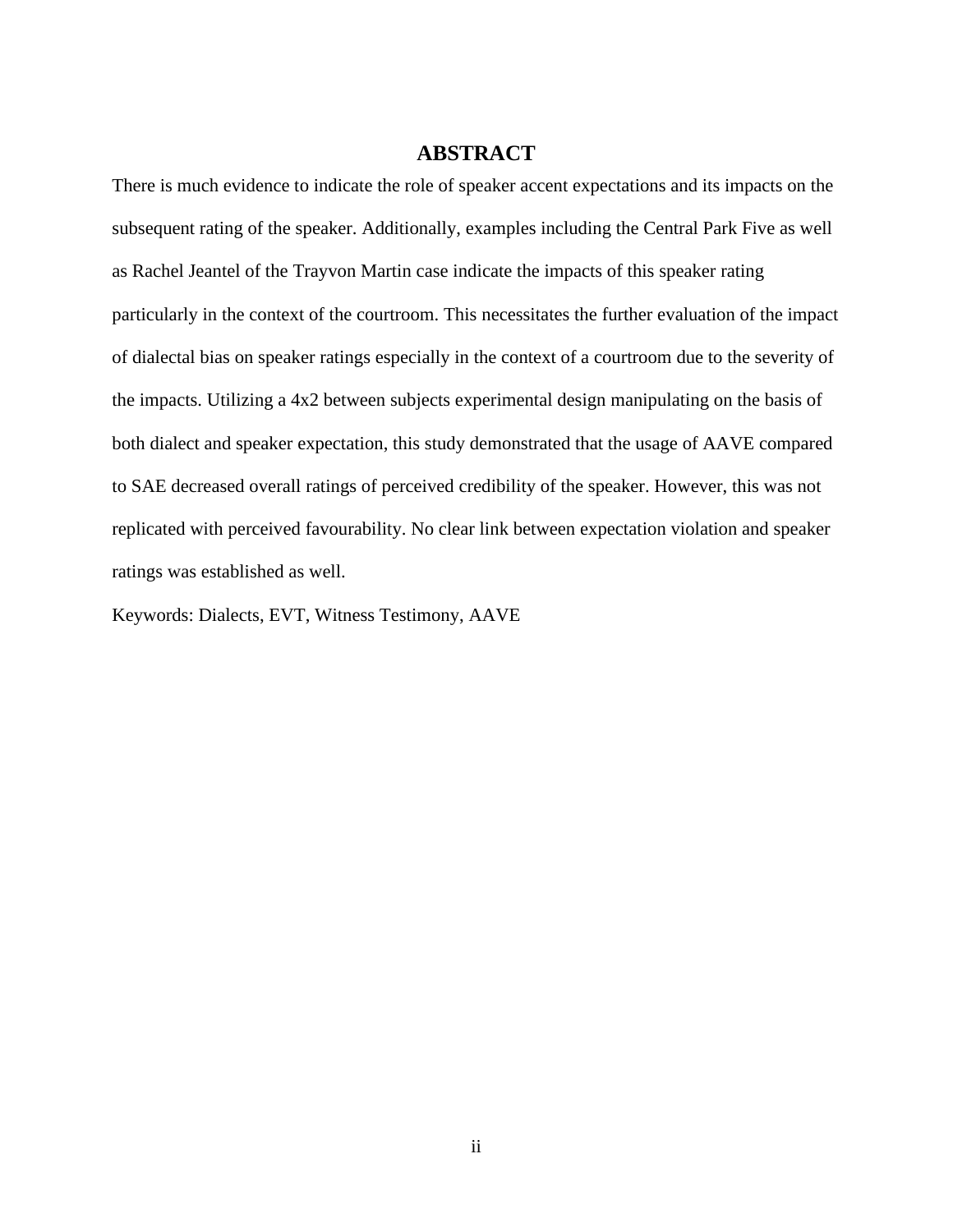## **ACKNOWLEDGMENTS**

First and foremost, I need to thank Dr. Jennifer Sandoval for the countless hours of emotional and intellectual labour she put into working with me. Without your dedication as my mentor this project would have never happened. Your continued, at times underserved, compassion and generosity is what let me compete this work. Your work as a scholar and an activist as well as your 'real talk' inspire me as I continue forward in my career.

Next, I would like to thank Dr. Lindsay Neuberger and Dr. Bridget Rubenking. Your insight and comments were immeasurably helpful to the construction of this project. Without your expertise, this paper would not be as half as good as it could be. Thank you for your consistent support.

Next, I would like to thank my best friend and greatest love, Frida Catalina Chico Sanchez. You are the ever-shining sun to my moon. Without your support, love, and kindness to me over the years, especially during the times I really needed it, I do not think I could have made it this far. You mean everything to me.

Next, I would like to thank Lakelyn Taylor. Your support and advice and amazing personality has helped me through grad school more than you can ever know. You are an awe-inspiring scholar and overall human being, and I cannot wait for the day where I can refer to you as Dr. Taylor.

Next, I want to thank my voice actor, Richkisha Walcott. From our speech days, I knew you were amazing, and I am so happy I was able to make a project that would allow for the use of your many talents. Your insight and edits to the scripts as well as the performance of the voices and dialects of the recordings inherently bolstered the authenticity of this study.

Next, I want to thank my Appacha. Without your legacy to think about, I would have never entered the communication field or even had the courage to think about communication as a career path. നിങ്ങളുടെ അസാന്നിധ്യം എനിക്ക് വളരെയധികം തോന്നുന്നു

Finally, I need to thank God for giving me the strength to keep going through this program. Without them, it was difficult to see how I was going to make it. Thank you for always being a source of strength for me for moments of great hardship.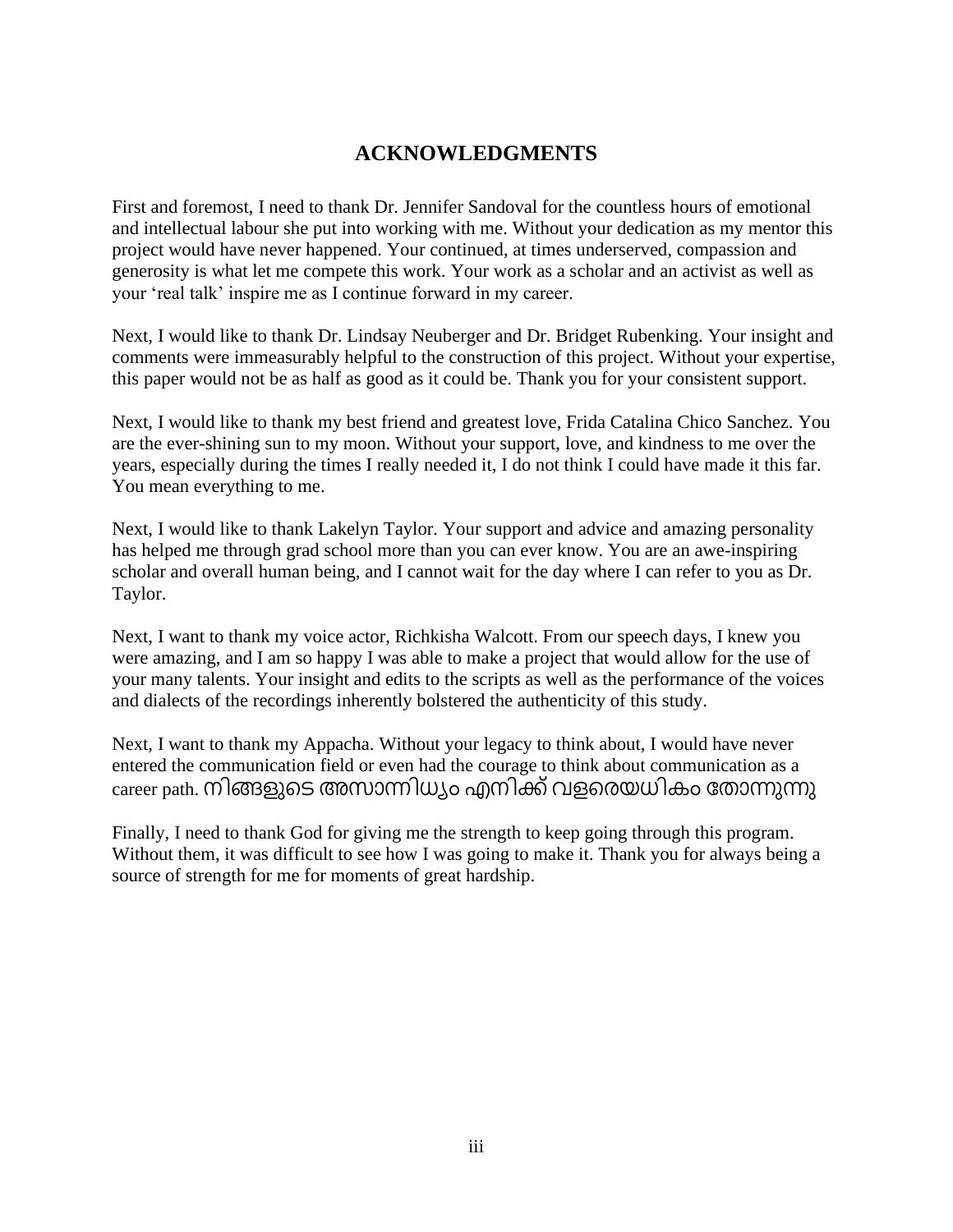## **TABLE OF CONTENTS**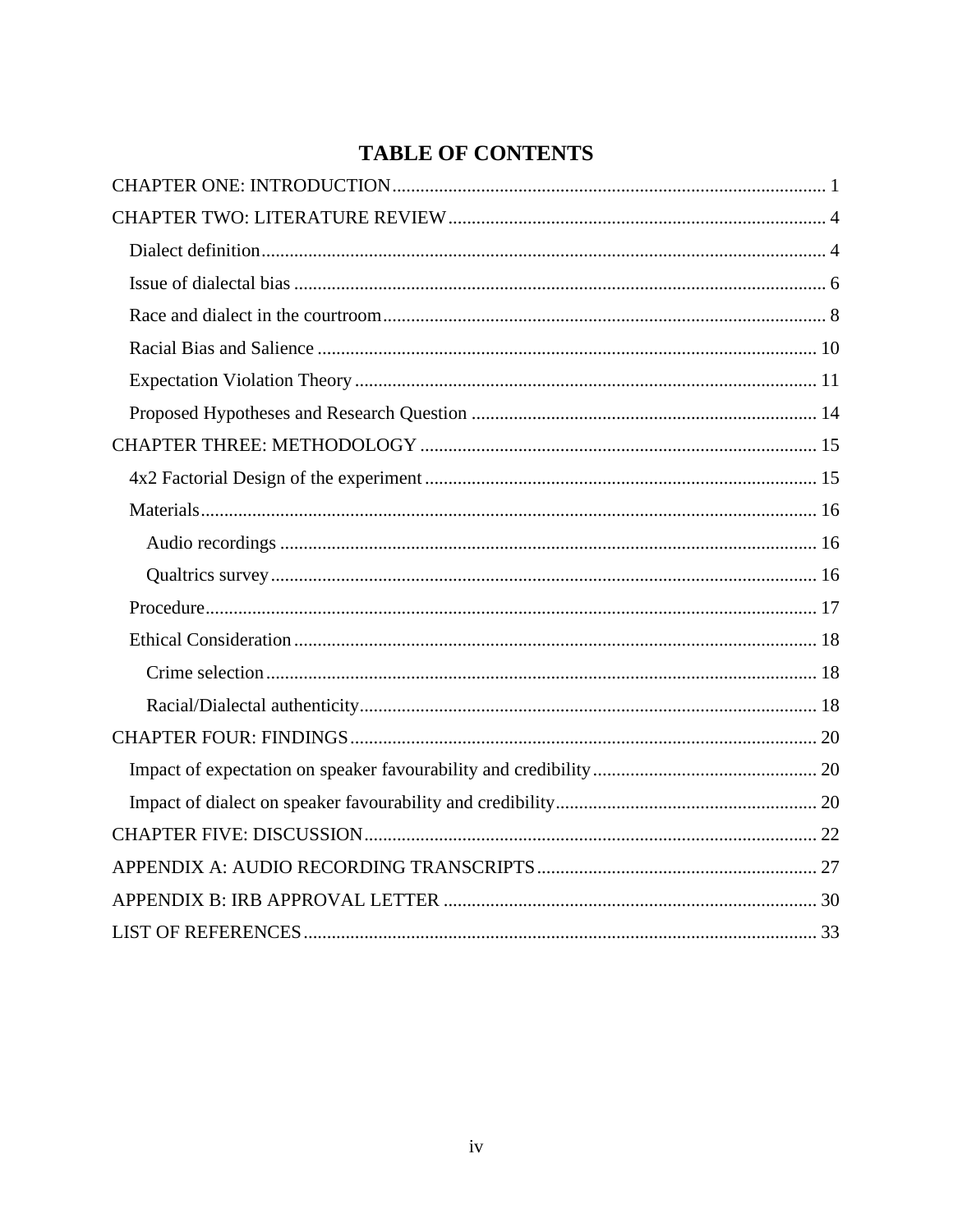#### **CHAPTER ONE: INTRODUCTION**

<span id="page-5-0"></span>In 2019, Ava DuVernay's docuseries "When They See Us", took the U.S. by storm. The series detailed the gross injustice faced by the infamously dubbed 'Central Park Five', five Black teenage boys who were imprisoned for a crime they had not commited. Beyond the overt injustice of pressuring the boys into confessions without their guardians present, the show also displayed an interesting example of vernacular bias. In the series, the boys explained to the detectives that they were simply 'wylin' out. Wylin is an African American Vernacular (AAVE) term for having fun. However, the media at the time interpreted this word as 'wildin' and began portraying the boys as 'wild' creatures, cementing public perceptions of their demeanor before they were even allowed a fair trial (Dwyer, 2019). Words uttered as an explanation of innocence were twisted into assassinations of character. This phenomenon does not exist merely in the realm of dramatized pieces of non-fiction but rather is a pervasive issue that exists and undermines those who employ AAVE inside and outside courtrooms to this day. Thus, this study seeks to examine this issue by evaluating the effects of the AAVE dialect on listeners' perceptions. In doing so, recommendations can be made to combat this bias.

Despite the classification of AAVE as a dialect by both academic literature and this very study's own framework of analysis, negative presumptions about AAVE persist in the evaluation of those who employ it to this day. In a surprisingly progressive form of action, in 1996, an Oakland school board declared that it would be using Ebonics within its school in order to help its majority Black student population learn Standard American English (SAE). Despite support from linguistic scholars citing success from similar programs, the action garnered national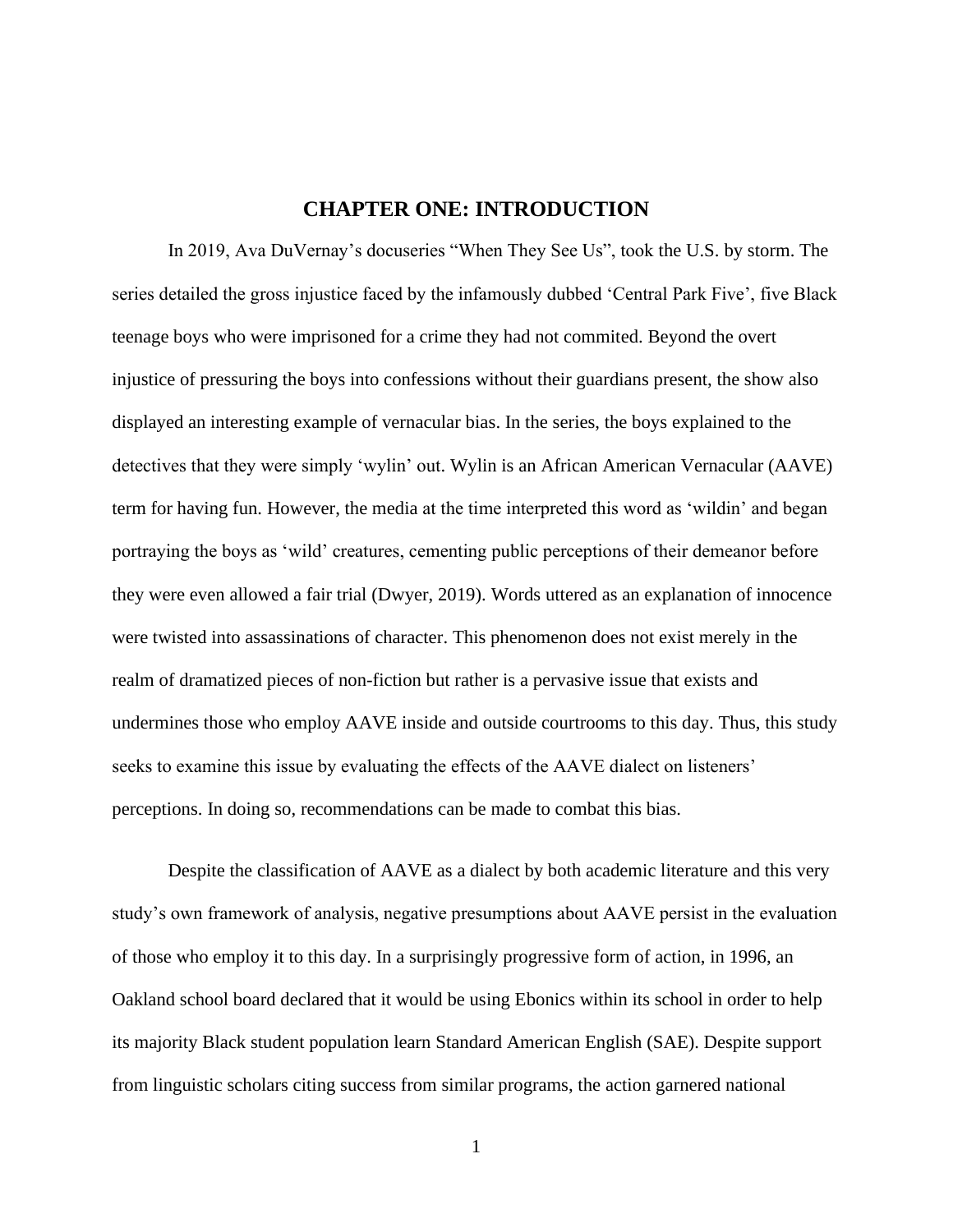attention and criticism (Russo, 2018). Critics of the program misidentified the program's goals as wanting to teach AAVE to students in lieu of SAE rather than using AAVE to bridge the gap into SAE like the program had intended. Although the program was far from perfect (including but not limited to the misclassification of AAVE as a language rather than a dialect of English), it was attempting to make efforts to specifically address the needs of its student population using an unconventional method. However, the program was immediately quelled due to negative public opinion and no such program has been advocated for since.

Across the United States, there has been a number of increasingly alarming miscarriages of justice in our court system. In Louisiana, a man was denied his right to an attorney simply because he used the phrase 'lawyer, dawg' when asking for legal counsel. A Louisiana Supreme court then deemed it could have been assumed he was requesting a canine attorney (Jackman, 2017). The (mis)understanding and (mis)classification of AAVE within the courts can also be exemplified through the case of United States v Arnold of the sixth circuit appellate court. In this cases Joseph Arnold's utterance of the statement 'I guess he finna shoot me' was made in the present tense. The court then allowed it as admissible hearsay via the excited utterance exception while dissenters of this decision insisted that the tense of the statement could not be definitively proven. In evaluation of the court's decision, analysis papers often refer to Arnold's choice of words as slang even referring to UrbanDictionary for definitional analysis. In the 8<sup>th</sup> footnote of a particular analysis, usage of UrbanDictionary was justified due to the fact that 'slang is ever evolving' and thus a tool that reflects this evolution of language is necessary in order to appropriately understand the term. This would be a rational explanation if not for the fact that AAVE is not slang nor is the term 'finna'. Thus, an adherence to a flawed understanding of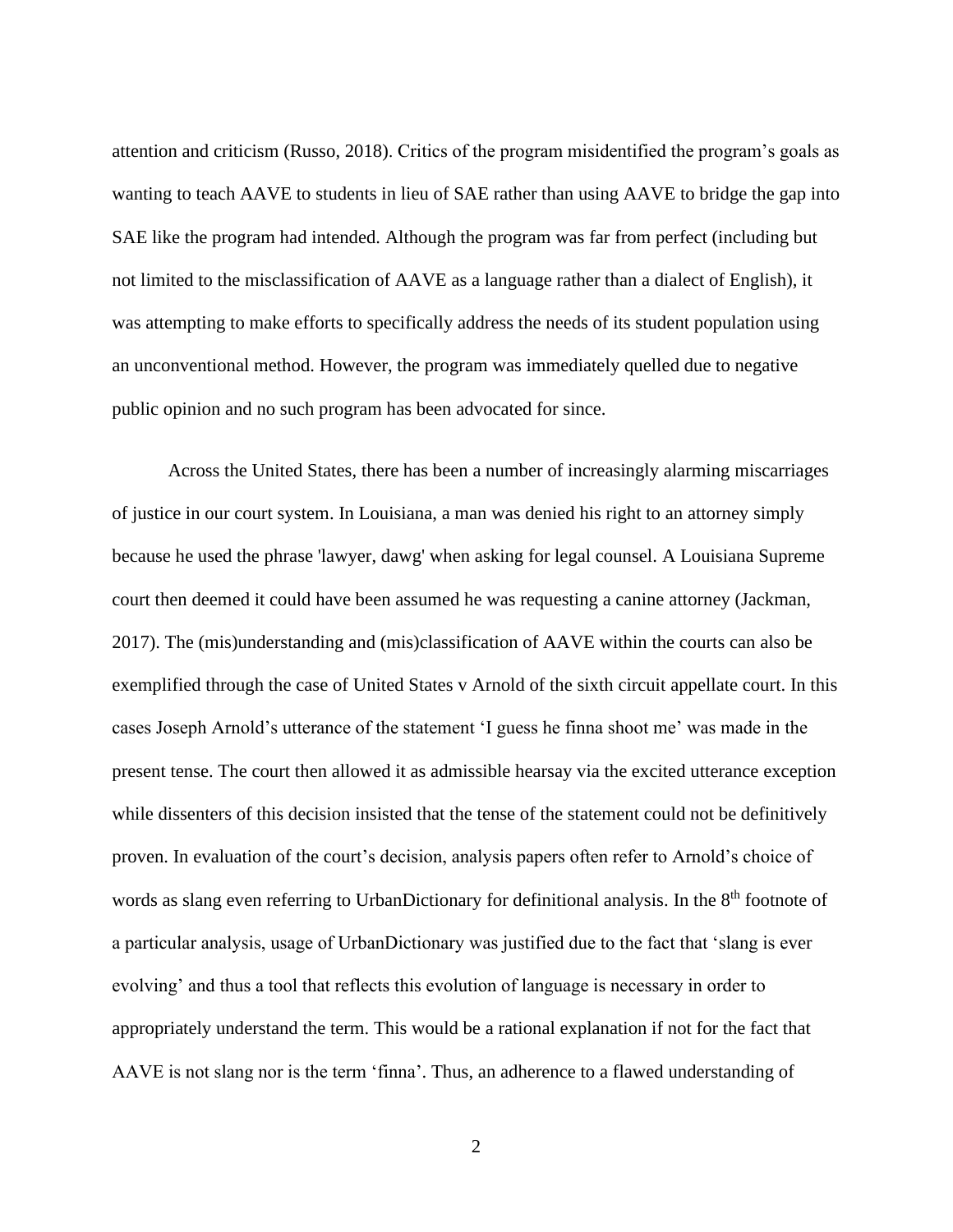AAVE as well as a complete erasure of the context in which the term 'finna' is used, allowed for the codification of this court decision to be potentially used a legal precedence in future cases.

Black defendants who employ AAVE are not the only individuals scrutinized but also Black witnesses. The complete discrediting of Jeantel's testimony in the Trayvon Martin case is said to be linked to her language choices and style (Rickford, 2016), following structure and pronunciation that adhered to Haitian Kweyol and AAVE linguistic standards. To the all-White jury unfamiliar with this dialect, lack of coherence translated into a lack of credibility. Without this credibility, Jeantel's testimony was not only not taken into consideration at all during jury proceedings but also left her the subject of national ridicule and malice.

The issue of linguistic discrimination is abundantly clear. Dialects that are deemed nonnormative, especially in the context of criminal trials, are unfairly scrutinized beyond the scope of what is meant to be evaluated. Thus, in this study an understanding of the terms dialect and dialectal bias will be established by defining the term dialect on the basis of three separate linguistic phenomenon: pronunciation, vocabulary, and grammar. In doing so, an evaluation AAVE and its adherence to each will be conducted. Then, an examination of the instances of dialectal bias as discussed in the literature as well as in the public sphere will occur. Finally, Expectations Violations Theory and its involvement in dialectal bias research will be evaluated which will then be established as the theoretical backing for the proposed research study.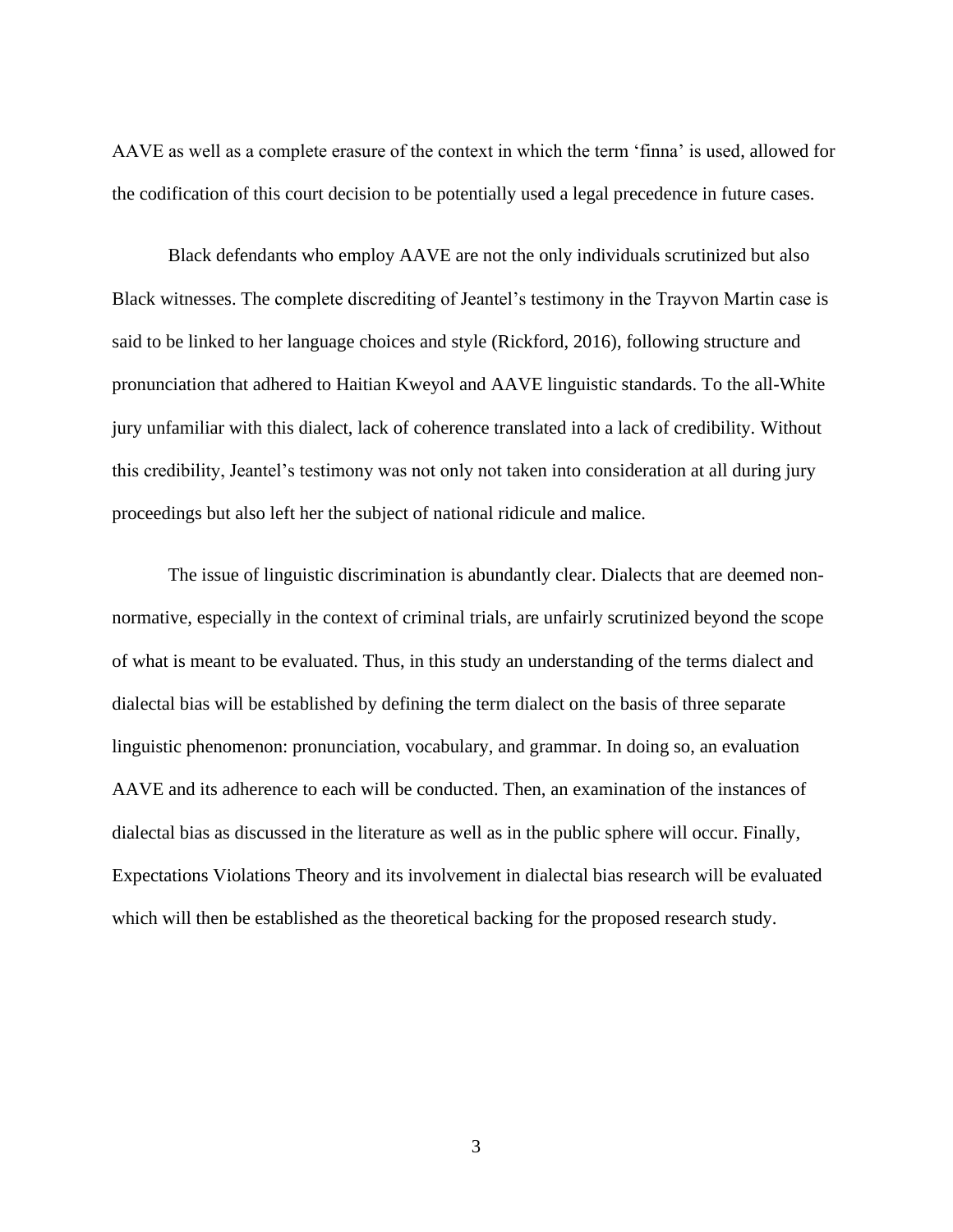### **CHAPTER TWO: LITERATURE REVIEW**

#### Dialect definition

<span id="page-8-1"></span><span id="page-8-0"></span>Understanding the term dialectal bias requires an understanding of the term dialect. "A dialect is a distinct manner of speech that differs in pronunciation, vocabulary, and grammar from other regional dialects nearby" (Sandel, 2015, p.1). This definition of dialect is preferred as it is a more expansive definition containing three key characteristics: pronunciation, vocabulary, and grammar. Thus, an evaluation of AAVE in comparison to the most pertinent 'regional dialect', SAE, and the differences between AAVE and SAE will be conducted in order to establish AAVE as its own unique dialect.

Pronunciation is defined as "choice, arrangement and accenting of sounds by a functioning articulatory mechanism" (Blattner, 1948, p.1). Essentially, pronunciation can be understood as the way in which a particular word is made to sound when spoken. Looking at specific examples within AAVE, the phenomenon of consonant cluster simplification can be identified as an appropriate display of the value of pronunciation when it comes to defining the term dialect (Thomas, 2007). Consonant cluster simplification is the linguistic act whereby if the second consonant sound in a word is a 'stop', the sound is then deleted. For example, saying pas' instead of past (Thomas, 2007). While consonant cluster simplification can also occur in SAE, the deletion often only occurs if there are consonant sounds proceeding the consonant sound that can be deleted for example, "best boy" becomes "bes' boy". However, distinctly within AAVE, proceeding consonant sounds are not required for consonant sound deletion. Thus, there are clear pronunciation distinctions between AAVE and SAE.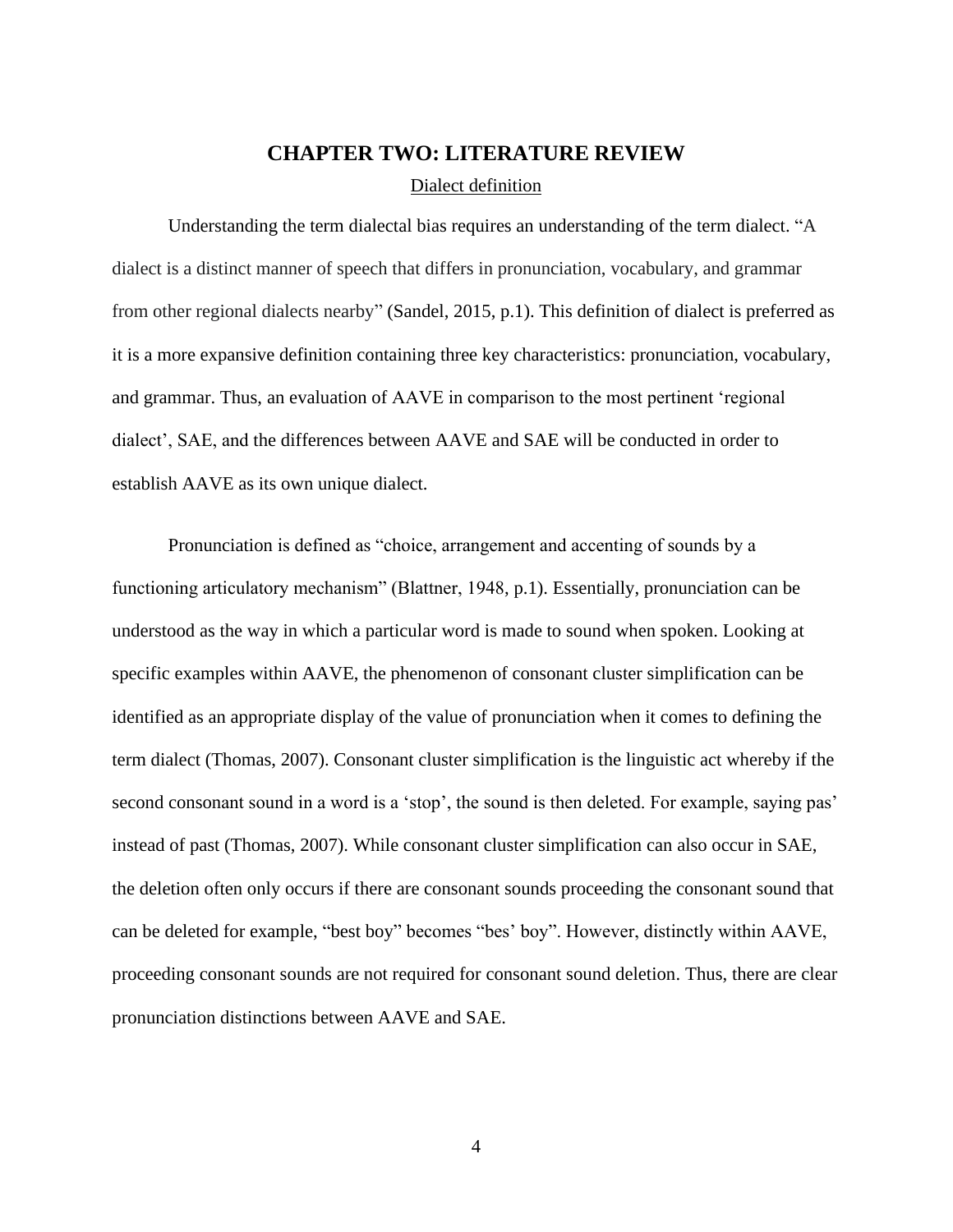Vocabulary refers to "the freestanding items within a language that have meaning" (McCarthy, 1990). The aforementioned term 'wylin' in particular is a term that makes complete sense within the context of AAVE. Additionally, although some terms exist within both AAVE and SAE, they are not always interchangeable or even synonymous. The phonetical SAE equivalent of 'wylin' would be 'wildin''. However, although the terms may sound similar, they are not identical in meaning. An appropriate translation for 'wylin' in SAE would be 'hanging out' or 'having fun'. Other terms such as 'finna' (gonna) exist within AAVE and are often misconstrued in terms of meaning and tense as indicated by the aforementioned United States v Arnold case. It is interesting to note the diffusion of AAVE terms into the spoken language of those who employ SAE. Rap music is often cited as the source for this diffusion. Despite this, SAE speakers who employ AAVE terms are often referred to as speaking in slang which only fuels the misclassification of AAVE as a form of SAE slang rather than the admittance that AAVE is in fact a distinct dialect from SAE.

Grammar is defined as "the internalized system that native speakers of the language share" (Hartwell, 1985). Copula deletion is one AAVE phenomenon regularly studied within academia. It is the act of deleting the auxiliary verb within a sentence that may have one. For example, "You great" as a phrase in AAVE has the meaning of 'you are great' in SAE. Additionally, the instances of copula deletion as it is relevant in AAVE occur in the same instances in which copula contraction can occur in SAE. So, the phrase 'you are happy' can become 'you're happy' in SAE or 'you happy' in AAVE. This clearly showcases the existence of grammatical structure within AAVE.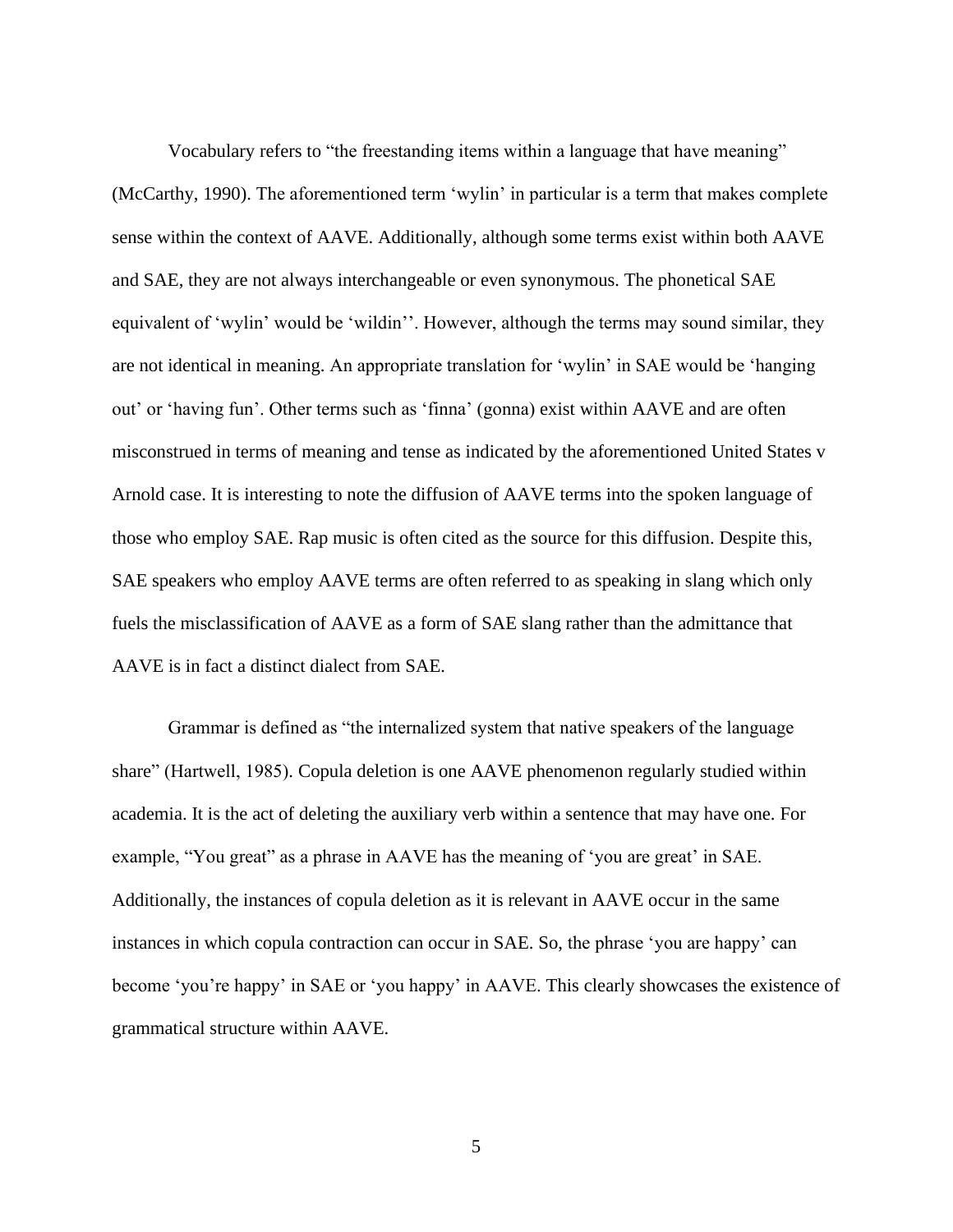Thus, dialect exists as a combination of these three separate linguistic phenomena. AAVE possesses distinct features and characteristics that can be classified underneath each category. Additionally, we can understand that AAVE is not slang. Slang is a set of consistently changing, often informal, words to signal identification with a group (Maxer, 2008; Reyes, 2005). Slang only intersects with the vocabulary portion of the dialectal criteria. The dialect system of AAVE goes beyond mere vocabulary and includes pronunciation and grammar. Additionally, even in instances in which AAVE is appropriate by non-AAVE speakers, we must not classify it as slang (Reyes, 2005). This misclassification fuels the false narrative that AAVE is improper or informal SAE. Thus, AAVE is its own dialect with a complicated history and is often relegated to false perceptions and mischaracterizations about the people who employ it.

#### Issue of dialectal bias

<span id="page-10-0"></span>It is important to incorporate a discussion of existing racial bias in this evaluation of the existence of dialectal bias as one's dialect can be informed by one's racial identity. Thus, if a dialect is identified to be 'Black' or 'White', the perceptions and misconceptions of behavioral tropes of the groups' identities come into play. Often times, Black and criminal are used interchangeably in the media (Mancini, 2015; Mears, 2013). As media portrayals can often fuel public perceptions, it is important to note this phenomenon. Thus, if a dialect is perceived to be 'Black', biases regarding the racial group can potentially cloud the judgement of the jury. Race attribution to dialects have major implications regarding speaker favourability and credibility (Dragojevic, 2019; Evans, 2018; Paladino, 2020; Purnell, 1998; Smith, 2016). If a dialect can be attributed to a particular race, it will be and thus the speaker will now face the repercussions of that ascribed racial identity. The issue of housing discrimination can very readily be linked to dialectal biases against AAVE speakers (Purnell, 1998), a very tangible consequence over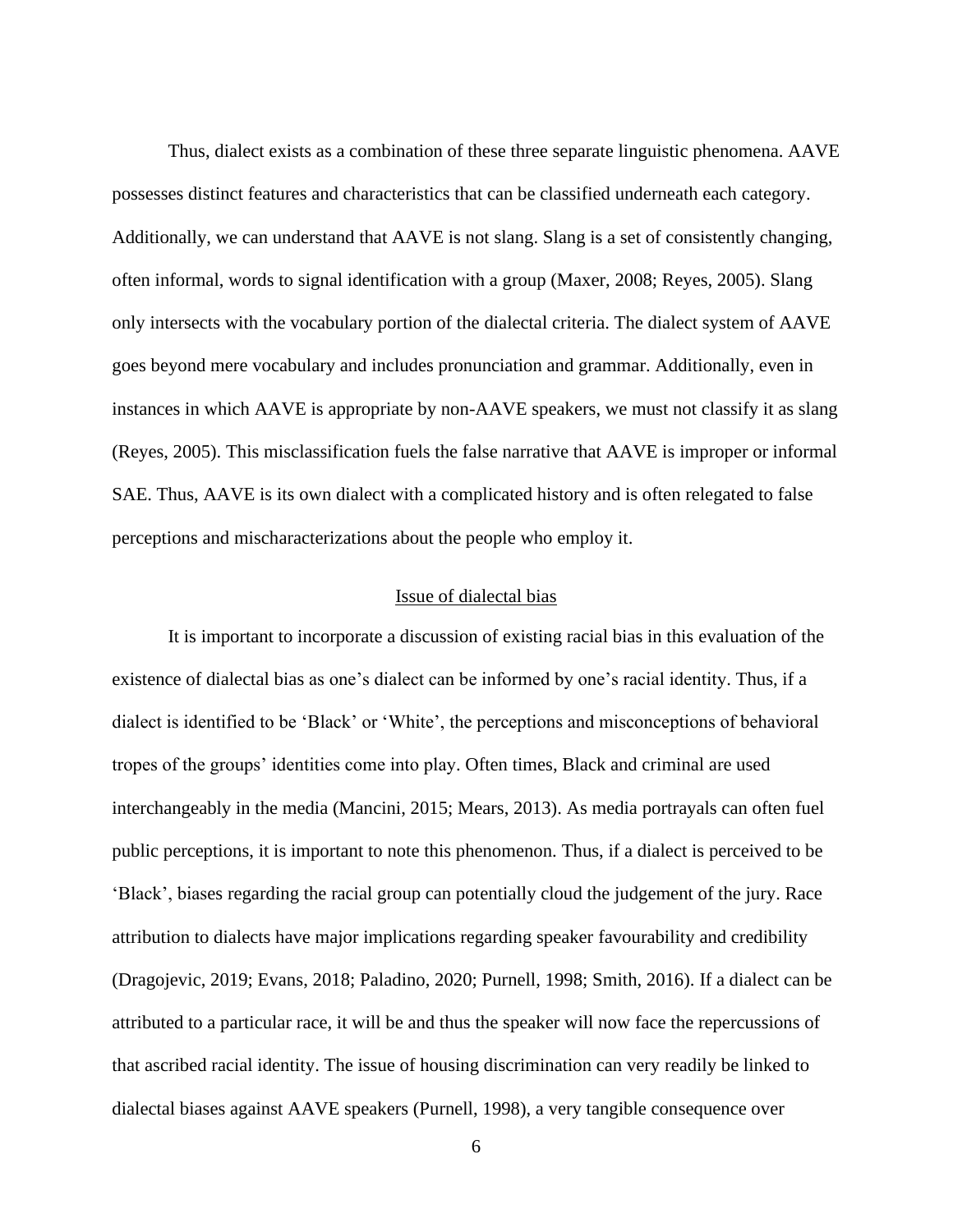something that is not necessarily the most tangible construct. Racial attributions to language can lead to a denial of opportunities that are afforded to those who adopt 'standard' American English (SAE).

It is also important to note that these racial determinations are made often when listening to speakers (Paladino, 2020; Purnell, 1998; Smith, 2016). Non-White individuals can be accused of 'speaking White' (Smith, 2016) based on the language and pronunciation of certain words. In addition, racial attributions of dialect are often key to making in-group and out-group determinations which directly impacts speaker favourability (Paladino, 2020). Understanding ascriptions of race based on an individual's dialect is imperative to develop an understanding of the impact of dialect bias. Arguably, dialect bias stems from racial bias. A dialect is deemed less favourably if it can be attributed to a group that is viewed less favourably (De Clerk, 1995). In the study conducted by De Clerk, individuals of post-apartheid South Africa deemed those who employed Afrikaans as less a less favourable to those who employed both English and Xhosa. The study posited that due to the role of Afrikaans in apartheid, individuals now viewed the language with less approval as compared to both English, which was seen as a tool for socioeconomic upward mobility and Xhosa, which was seen as an unproblematic mother tongue.

Dialect can very rarely be divorced from race. Language and dialect are often culturally informed (Frumkin, 2007; Jones, 2019; Kurinec, 2019; Rickford, 2016, Smith, 2016). Thus, the language is created in accordance with cultural identity. Especially in a place that is as multicultural as the US, it is folly to assume that there is one universal language that all those who reside in this country can speak. Yet there are those who adopt an ethnocentric lens placing what is perceived to be Standard American English above all other dialects of English. However, this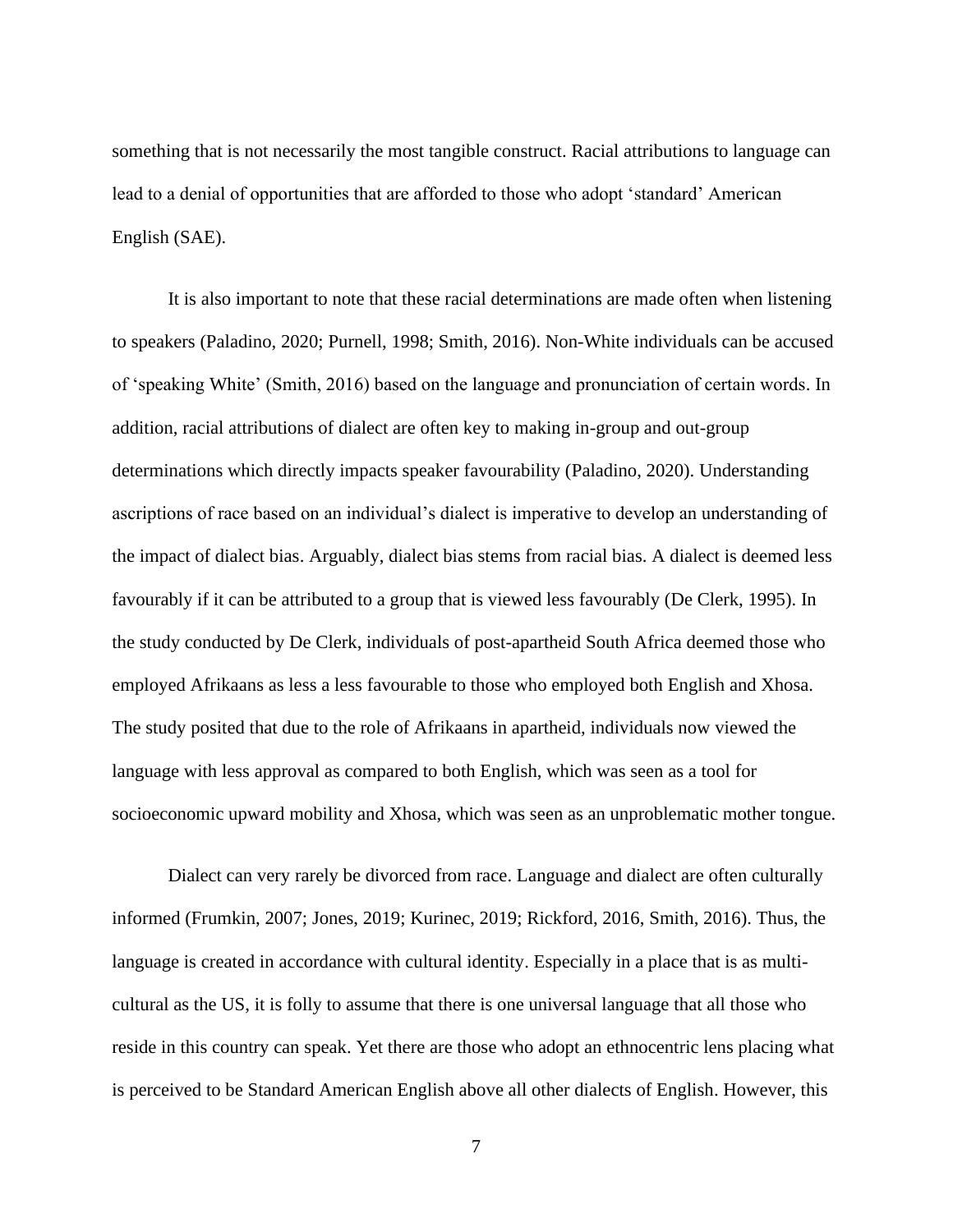ethnocentric lens hinders our ability to communicate effectively with each other even though we may be technically speaking the same language (Jones, 2019; Kurinec, 2019; Rickford, 2016).

#### Race and dialect in the courtroom

<span id="page-12-0"></span>Language and dialect are constructed by culture (Frumkin, 2007; Jones, 2019; Kurinec, 2019; Rickford, 2016). According to our cultural identity, the language we use is subject to change. There is a hegemonic assumption of English being the 'universal' language all Americans must speak to function. However, due to the multicultural nature of US society, that assumption simply is at best misguided, and at worst deeply problematic. Even if the same language is spoken, there are difficulties that arise when trying to communicate effectively (Jones, 2019; Kurinec, 2019; Rickford, 2016). One of the most examined examples of this is the star witness of the Trayvon Martin case: Rachel Jeantel. Jeantel spoke in English throughout her testimony during the trial of George Zimmerman, the man who shot and killed Trayvon Martin. She was even able to describe her final conversation with Trayvon Martin over the course of her testimony. However, her testimony was not even used in the final juror decisions because of the vernacular she used (Rickford, 2016). Although Rachel Jeantel spoke in clear patterns following AAVE and Haitian Kweyol, both the jury and media dismissed her testimony as 'rambling' (Rickford, 2016; Lippi-Green, 1997). Media outlets proceeded to demonize Jeantel as an 'unreliable witness' (Rickford,2016) even though Jeantel herself was able to clarify any mistakes or misunderstandings in her testimony. In fact, Jeantel actively sought to rectify transcription errors as her words were being read back to her by the defense attorney, who then used this to his advantage with the mostly White jury at the trial. The attorney proceeded to call into question the accuracy of Jeantel's translation of the words of her own testimony which caused its intended effect. Jeantel's credibility as a witness was irreparably damaged as the defense questioned her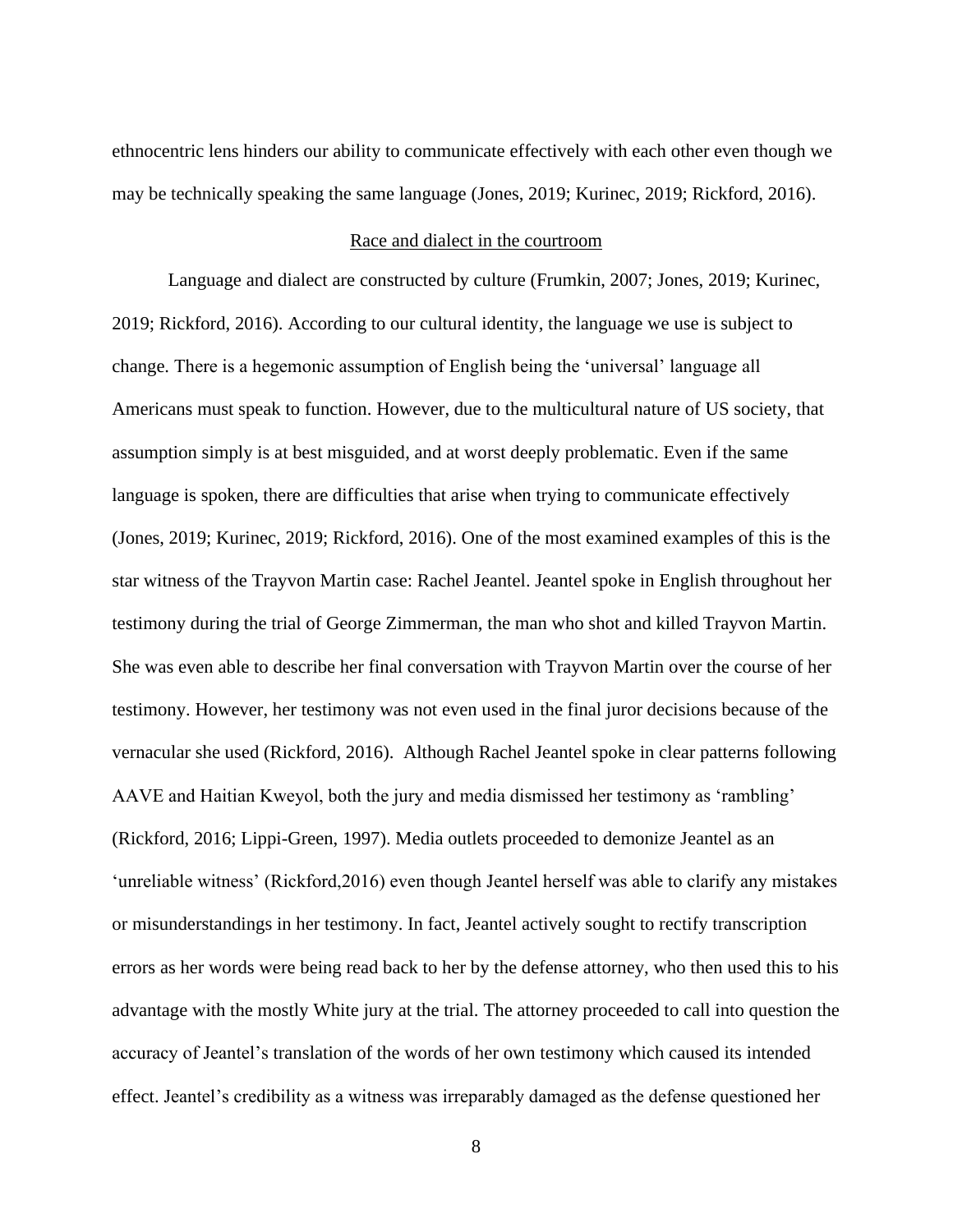ability to recount her own words. Even as she sought to rectify the misunderstanding, this correction harmed her image even more as the defense attorney refused to adapt to Jeantel's corrections and her dialect. Jeantel's dialect not only led to miscommunication but was also used to completely discredit her.

If the jurors were unable to understand Jeantel during the trial itself, they would not even be able to use the transcripts of the trial. This is because court reporters consistently fail to properly transcribe testimonies of AAVE speakers, achieving 59.5% accuracy when the legal requirement mandates 95% accuracy (Jones, 2019). In the same study, court reporters also had negative perceptions of African Americans which could further fuel willful mistranslation of AAVE. Even if the transcription had been accurate, those who speak in AAVE are often seen as less professional and credible than those who speak in General American English (GAE) (Kurinec, 2019). AAVE speakers are given greater negative evaluations and higher rates of conviction than GAE speakers (Kurinec, 2019). An individual's accent could potentially harm their perceived trustworthiness, then non-native English speakers and AAVE speaker alike could face potentially disadvantageous scenarios in courtroom instances.

Additionally, court decisions that interpret AAVE incorrectly codify misinterpretation as legal precedent. In United States v Arnold, the use of the word 'finna' was interpreted in the present tense and thus a statement that should have been classified as hearsay was accepted as evidence under the excited utterance exception. However, dissenters discussed how the term finna does not reveal the actual tense of the statement and the statement should be classified as hearsay and be removed from evidence. Legal scholars who have analysed the case often cite UrbanDictionary as their source for understanding the term 'finna'. UrbanDictionary is a self-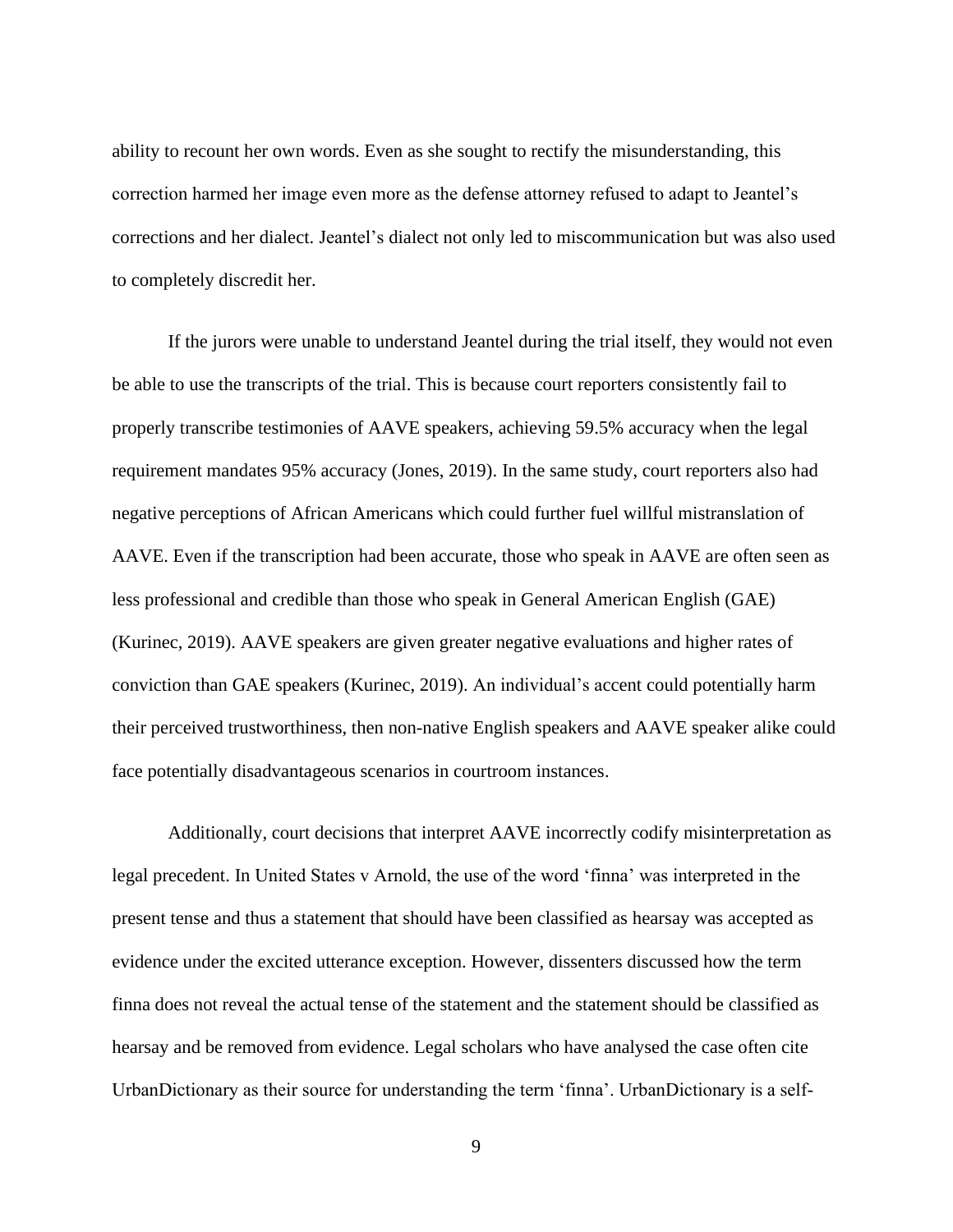proclaimed 'crowd sourced online dictionary for slang words and phrases'. Thus, this description renders it an inappropriate tool for understanding the defendant who was a speaker of AAVE on two fronts. First, AAVE is its own dialect, not slang. Utilization of a dictionary that explains slang reinforces the false notion that AAVE is simply SAE slang. Second, because the resource is crowd sourced with no active fact checking, incorrect explanations of terms can be uploaded and popularized on the website making its credibility in legal interpretation questionable at best. This court decision combined with the Louisiana Supreme Court decision to intentionally misinterpret a defendant's request for an attorney as a forfeiture showcases the issue with continuing to evaluate the words of AAVE speakers in legal contexts that only validate SAE.

#### Racial Bias and Salience

<span id="page-14-0"></span>When discussing the impacts of unconscious biases, uncovering the impacts of salience in attempts to mitigate this bias can prove beneficial. In an exploration of the role of race salience in criminal trials, Cohn, Bucolo, Pride, & Sommers (2009) found that making the race of the defendants obvious to White jurors led to a decreased rate of conviction of Black defendants. This was done by either including or excluding racial identifiers in the defendant's testimony. When made to think consciously about how their deliberations may be taken in the context of race, jurors were more careful to prevent themselves from appearing racist. This is extremely important when considering ways to circumvent bias in the courtroom. If making the issue of race more salient to the listener affords them the tools to actively work against their perceived biases, then perhaps it is a strategy worth looking into. It is also important to note that this may cause an adverse effect as support for Black individuals may be overstated in contexts in which race is made a salient factor (Stout, 2015; White, 1994).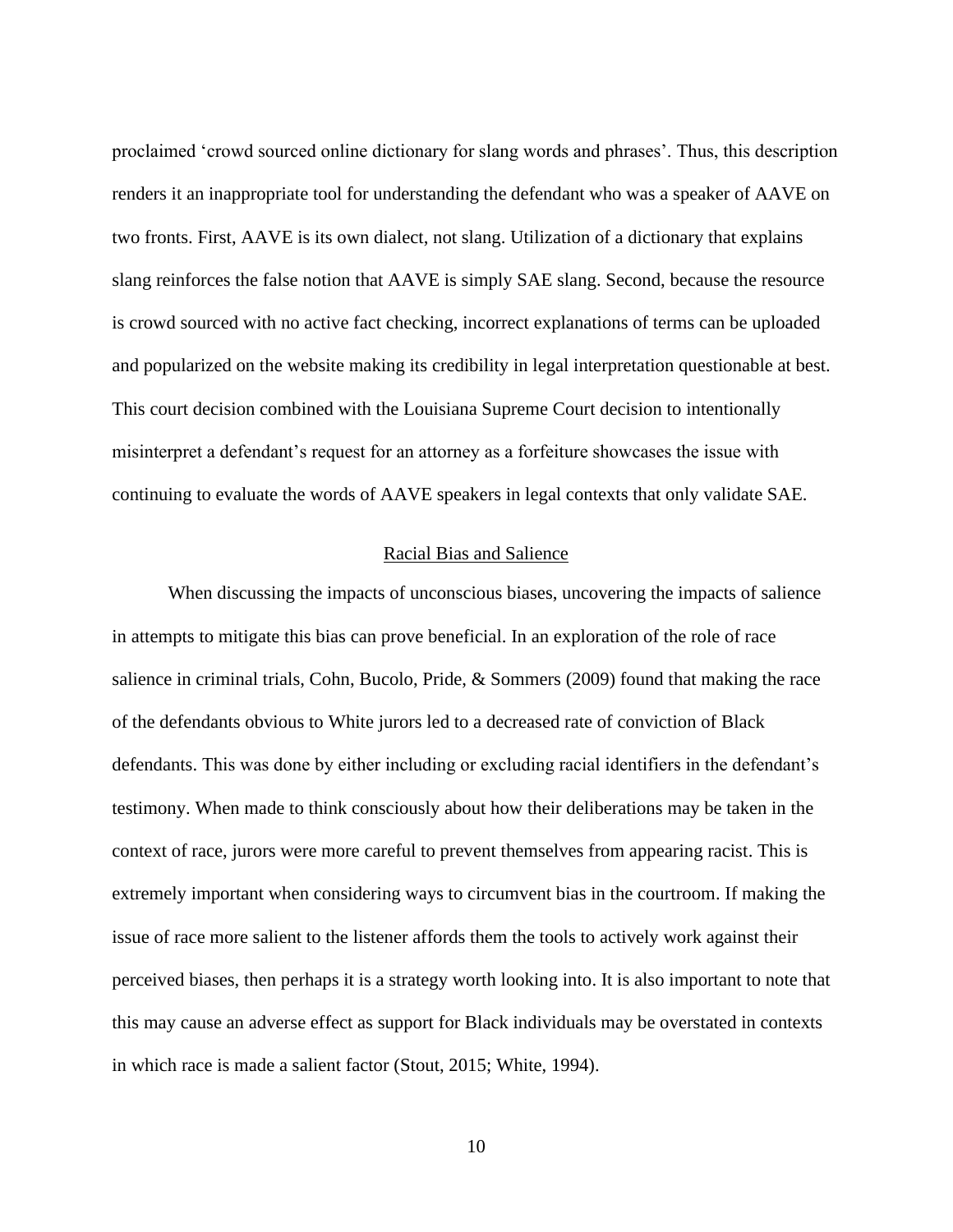Issues of social favourability come into play as well in the issue of racial salience. When Black individuals are the 'source' for a persuasive message, White listeners will often become highly motivated to listen to the source and process their message (White, 1994). A potential explanation posited was that White individuals which to portray an image of egalitarianism and may attempt to overcompensate in situations in which a Black individual is speaking or race is made salient. Additionally, it is interesting how the issue of racial salience can intersect with Expectation Violation Theory as will be explained in the next section.

#### Expectation Violation Theory

<span id="page-15-0"></span>Expectation Violation Theory (EVT) theorizes that every instance of communication is met with certain expectations (Brown, 2008; Burgoon, 1993). These expectations are rooted in an individual's experience and beliefs. These expectations can be violated negatively or positively depending on the interaction and how it goes. Depending on the nature of the violation, then individuals alter and adjust the perceived favourability of the violator. If the violation is deemed as a more favourable action that the original expectation, the individual's evaluation should be more positive. In Burgoon's initial development of the theoretical model of EVT, a focus on non-verbal communication was emphasized. However, over time the model evolved to encompass interpersonal communication in its framing as well.

Additionally, although violations may go unnoticed by the communicator that is being evaluated, they may serve as a tool to increase scrutiny of the speaker by the listener (Gregory, 2013). Understanding how to tactfully set expectations and appropriately violate said expectations allows for the manipulation of the evaluation of speakers which could potentially allow us to mitigate mediating factors such as bias. For example, individuals may reward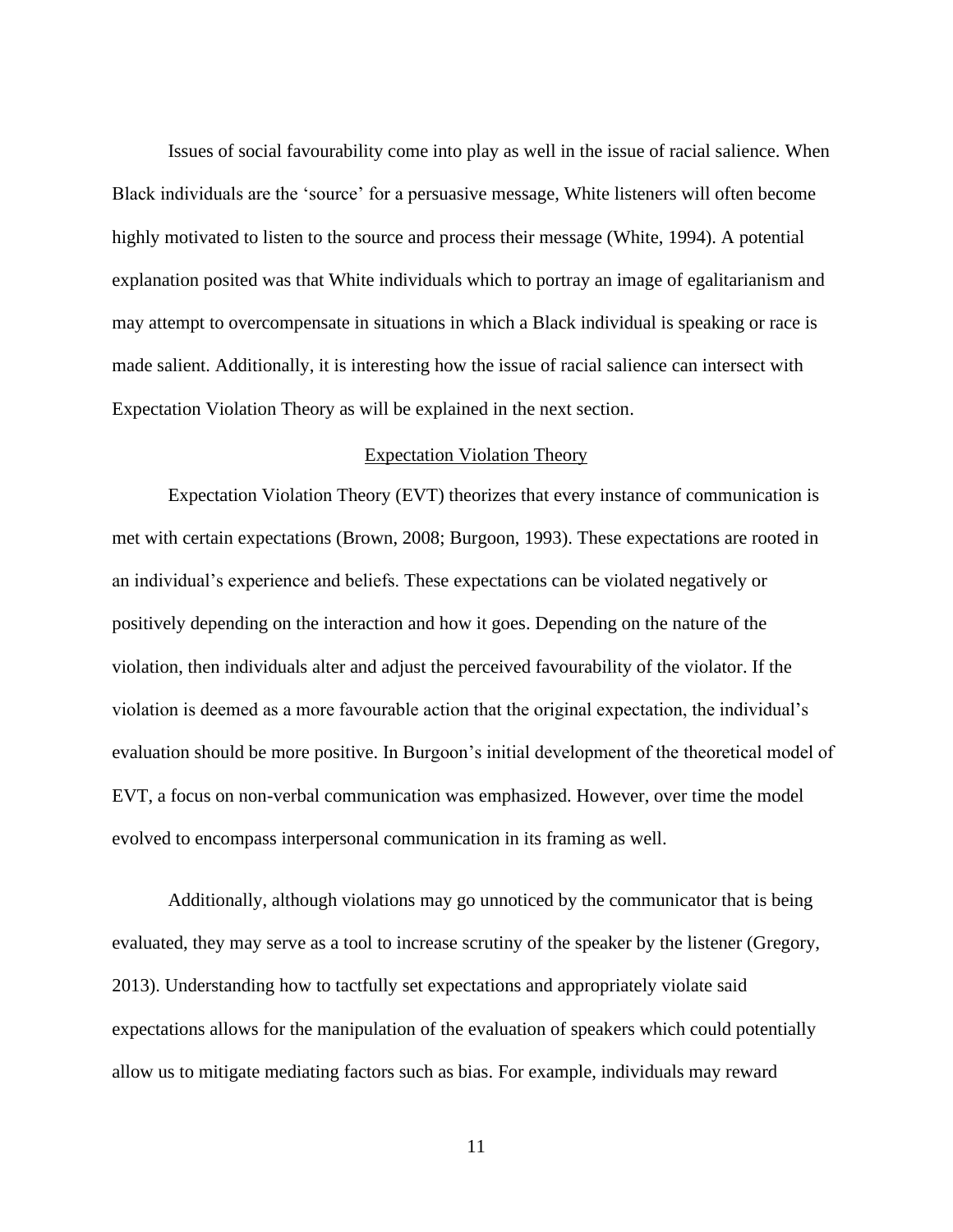speakers who positively violate their expectations compared to those who do not violate expectations at all (Burgoon, 1993). This particular EVT effect in the context of attempting to mitigate dialectal biases could be crucial if the reward effect is able to outweigh the impact of bias on evaluation scores.

However, some of the literature indicates that even if a speaker does not speak in a thick accent when a listener was told to expect as such, thus enacting a positive violation, they are not then evaluated more positively in terms of both credibility and favourability. But if the speaker possesses a thicker accent than the listener was asked to watch out for, thus enacting a negative violation, they are still evaluated more harshly (Dragojevic, 2019). The positive violation received no 'reward' whereas the negative violation still received the punishment. This could potentially serve as a problem when trying to formulate effective expectancy manipulation tactics. However, due to the lack of substantial research surround EVT and AAVE usage, the results of the Dragojevic study may not be relatable as that study utilized foreign accents rather than separate dialects.

The first discovery directly clashes with Expectation Violation Theory (Brown, 2008; Burgoon, 1993). This theory was not upheld in the instance where non-native English speakers positively violated expectations however although non-native English speakers were still punished for their negative violations. Those who employ stigmatized speech patterns when there is no expectation of said speech pattern are judged more harshly compared to those who do not employ stigmatized speech patterns (Dragojevic, 2019; Gowen, 2006). Additionally, individuals are more likely to listen and evaluate favourably those who they deem as meeting or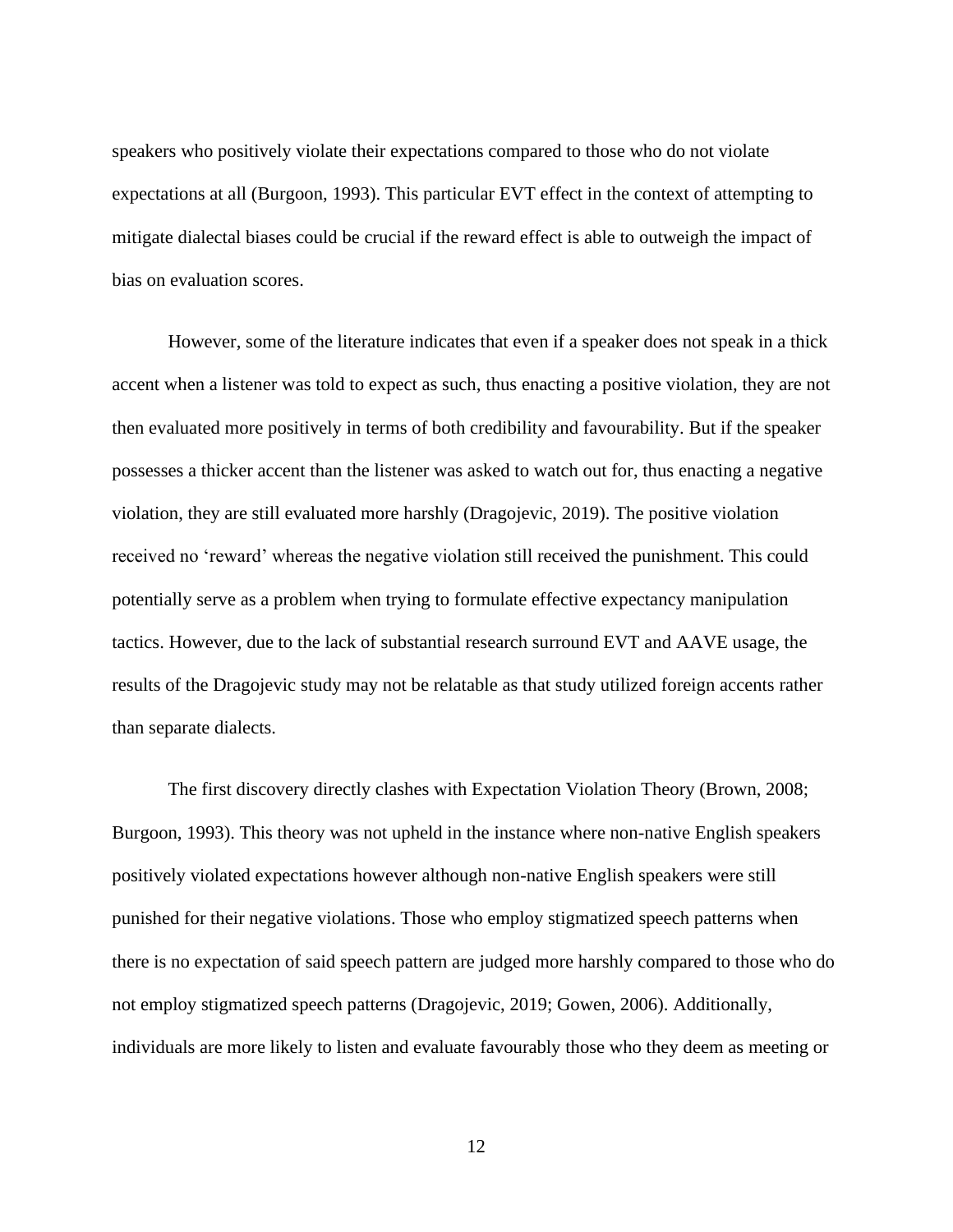exceeding their expectations (Yuan, 2019). Understanding an individual's expectation and the impact of violations on this expectation is crucial.

However, when there is the expectation of the employment of stigmatized speech patterns and then a subsequent confirmation of that expectation, the negative consequences of employing stigmatized speech patterns can be mitigated (Gowen, 2006). This phenomenon has the potential to be bolstered by the source affect discussed in the previous section (White, 1994). It also necessitates the evaluation of EVT in relation to perceptions of different dialects. Understanding how expectations and violations of said expectations can potentially harm or help the perception of a speaker's favourability and credibility can serve as the foundation for the formulation of future recommendation.

Thus, this study seeks to not only attempt to quantify dialectal bias as it impacts listeners of both AAVE and SAE but also seeks to utilize EVT as a theoretical model in which this bias could potentially be mitigated. If violation effects can mitigate or amplify dialectal bias, then EVT is an appropriate tool to not only conduct this research but also to serve as the theoretical ground upon which practical recommendations for witness preparation can be formulated. Additionally, the usage of this particular model fits perfectly for the evaluation of the particular interpersonal interaction: a jury member listening to a witness testimony. This study is not an assessment of what impacts guilt or culpability perceptions, but rather an evaluation of what can potentially impact (positively and negatively) that initial perception of credibility and favourability that came to harm Rachel Jeantel, The Central Park Five, Joseph Arnold and countless others whose stories will unfortunately remain unknown or unheard.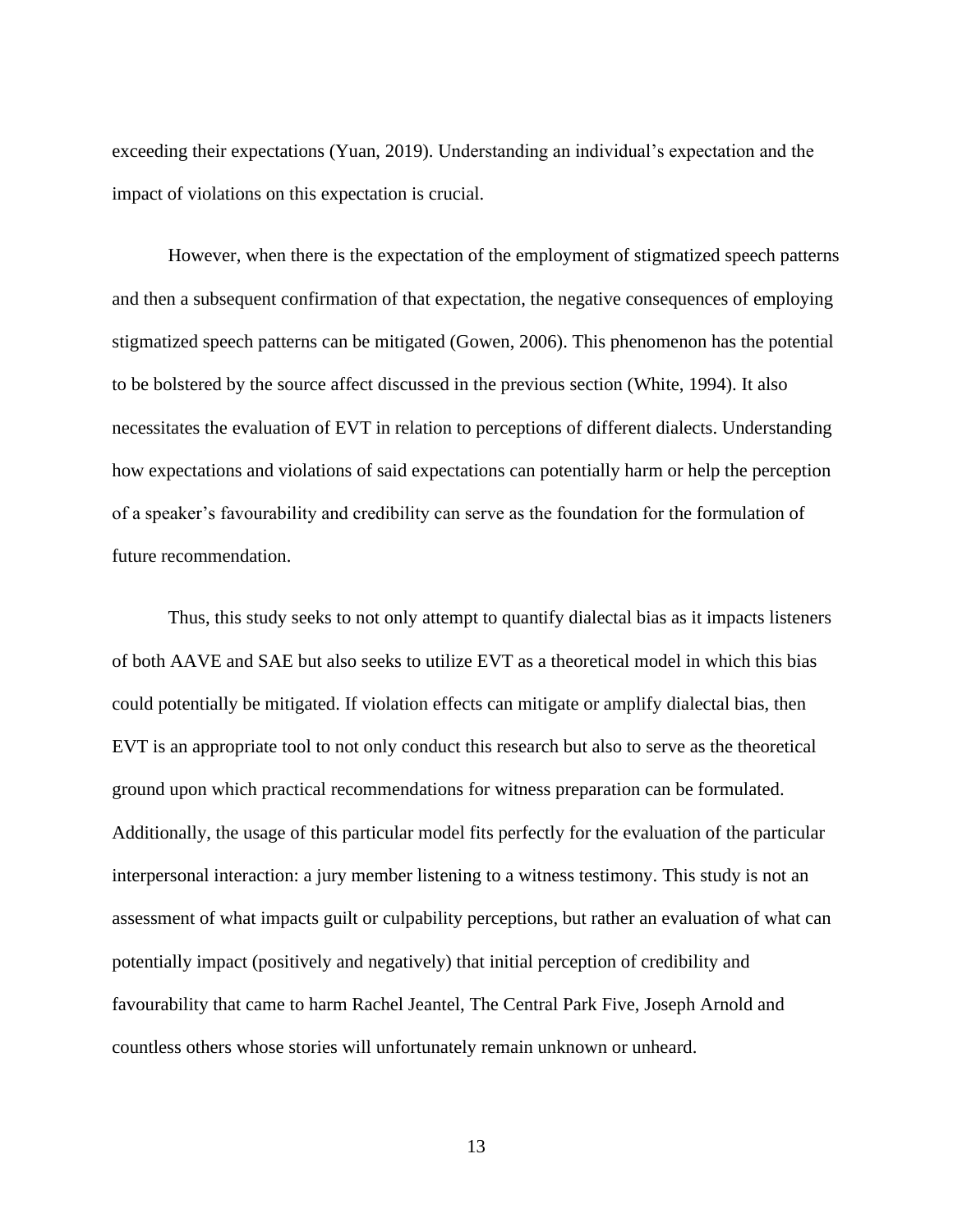The Dragojevic study is the basis for which the 4x2 study has been constructed, altering the manipulation of accent strength for dialect type but maintaining the expectancy violation manipulation. The rationale for utilizing this study was to be able to see expectancy effects on evaluations of speaker credibility and favourability. Dragojevic provides an internally valid framework upon which this study was based off.

#### Proposed Hypotheses and Research Question

<span id="page-18-0"></span>Based on the literature, there is a demonstrated necessity to further evaluate the impact of dialectal bias on speaker ratings especially in the context of a courtroom as the stakes are so incredibly high. In order to do so, the following six hypotheses must be tested:

H1: Compared to listeners whose expectancies about the speaker's dialect are confirmed, listeners whose expectancies are negatively violated will evaluate the speaker's (a)credibility and (b)favourability more negatively.

H2: Compared to listeners whose expectancies about the speaker's dialect are confirmed, listeners whose expectancies are positively violated will evaluate the speaker's (a)credibility and (b)favourability more positively.

RQ: To what extent does dialect (SAE vs AAVE) affect perceived speaker (a) credibility and (b) favourability?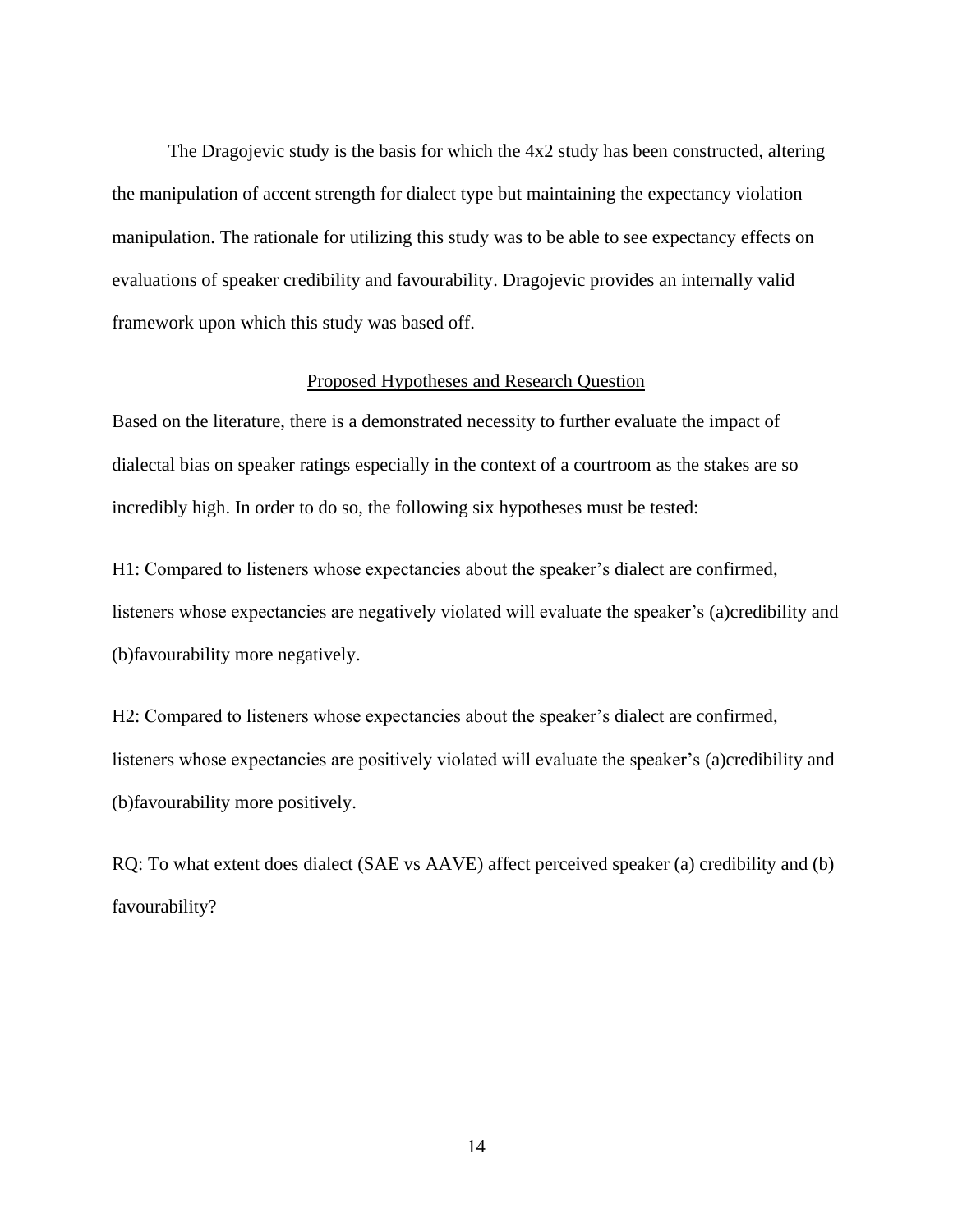#### **CHAPTER THREE: METHODOLOGY**

<span id="page-19-0"></span>In the following section, descriptions of the materials used in the experiment as well as how those materials were created and implemented will be provided. Methods for recruitment as well as demographic information will be presented as well. Finally, a discussion of how the experiment was conducted as well as the ethical considerations for performing this experiment.

#### <span id="page-19-1"></span>Participant Recruitment

Participants were recruited via two main paths: social media (Facebook) and undergraduate communication courses at a large university in the Southeastern United States. While participants who accessed the study via social media would receive no incentive for completion of the study, students in undergraduate communication courses would receive extra credit on completion of the study as compensation. In order to qualify for the study, participants had to be eligible to serve on a jury (i.e 18 years old and a US citizen). This particular population was identified in order to best emulate the population of interest (individuals eligible to partake as jurors) without assembling pseudo jury panels. A total of 375 responses were received however, after removal of the responses who were not able to correctly answer the attention check question, only 285 responses remained. Ideally, a removal of responses who did not pass the manipulation check would have also occurred. However, only 36.84% percent of the 285 remaining responses had correctly identified the dialect they were listening to. Removal based on the manipulation check would have prevented appropriate data analysis and thus, responses that had failed the manipulation check but passed the attention check remained in the data set.

The study mainly consisted of White respondents (53.2%) with Black (12%) and Hispanic (19.9%) respondents making up the next largest racial/ethnic categories. The study population was majority female (60.1%). Additionally, the overall political orientation of the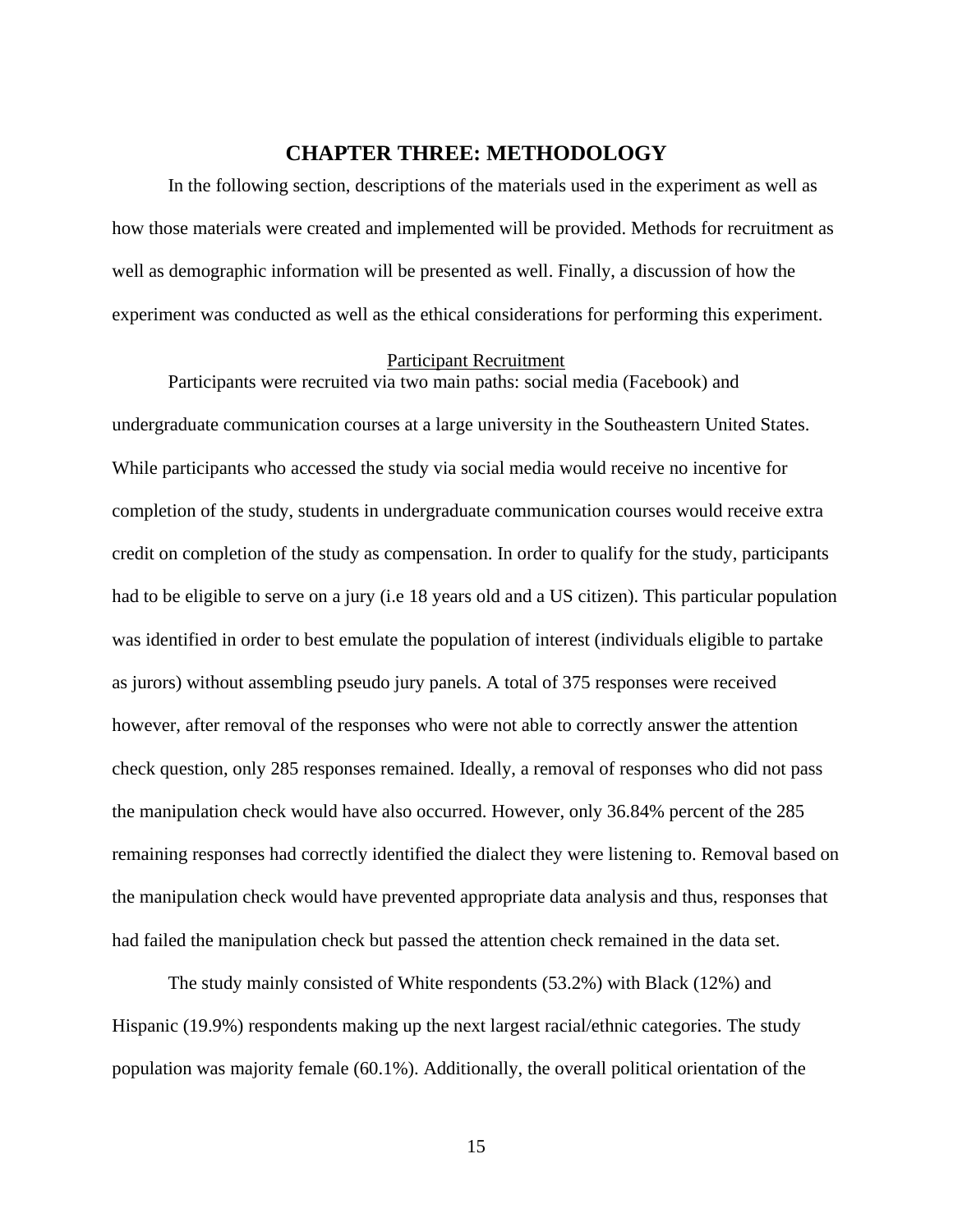<span id="page-20-0"></span>population was slightly left leaning with an average age of 21.7 years. Finally, majority of the population of study deny having ever shoplifted before (85.6%).

#### Materials

#### *Audio recordings*

<span id="page-20-1"></span>A total of two audio recordings were obtained and utilized for this study. A singular script based on the witness testimonial presented in a real court case was developed with all identifiable information removed or altered. This testimony was selected to ensure authenticity. The script was first written in SAE in accordance with the understanding of the researcher and then an adaptation to AAVE was made by the voice actor. The script was then read in both SAE and AAVE by the same voice actor. The voice actor was an individual of African American descent with relevant experience in employing both SAE and AAVE in order to ensure authenticity of the recording.

#### *Qualtrics survey*

<span id="page-20-2"></span>The study was conducted using the Qualtrics Survey Software. A questionnaire of approximately 49 questions consisting of questions to test eligibility, expose experimental stimuli, measure favourability and credibility (adapted from the Dragojevic study) and assess demographics was utilized. The survey was set up in a way that allowed for a randomization of the experimental conditions making it viable for the experimental between-subjects research project that this study was. The dependent variables of favourability and credibility were measured using survey items derived from the Dragojevic study and adapted for the purposes of this study. Survey items asked participants to rate the audio's speaker on how strongly they agree with the adjective describing the speaker. For credibility, these adjectives were: intelligent,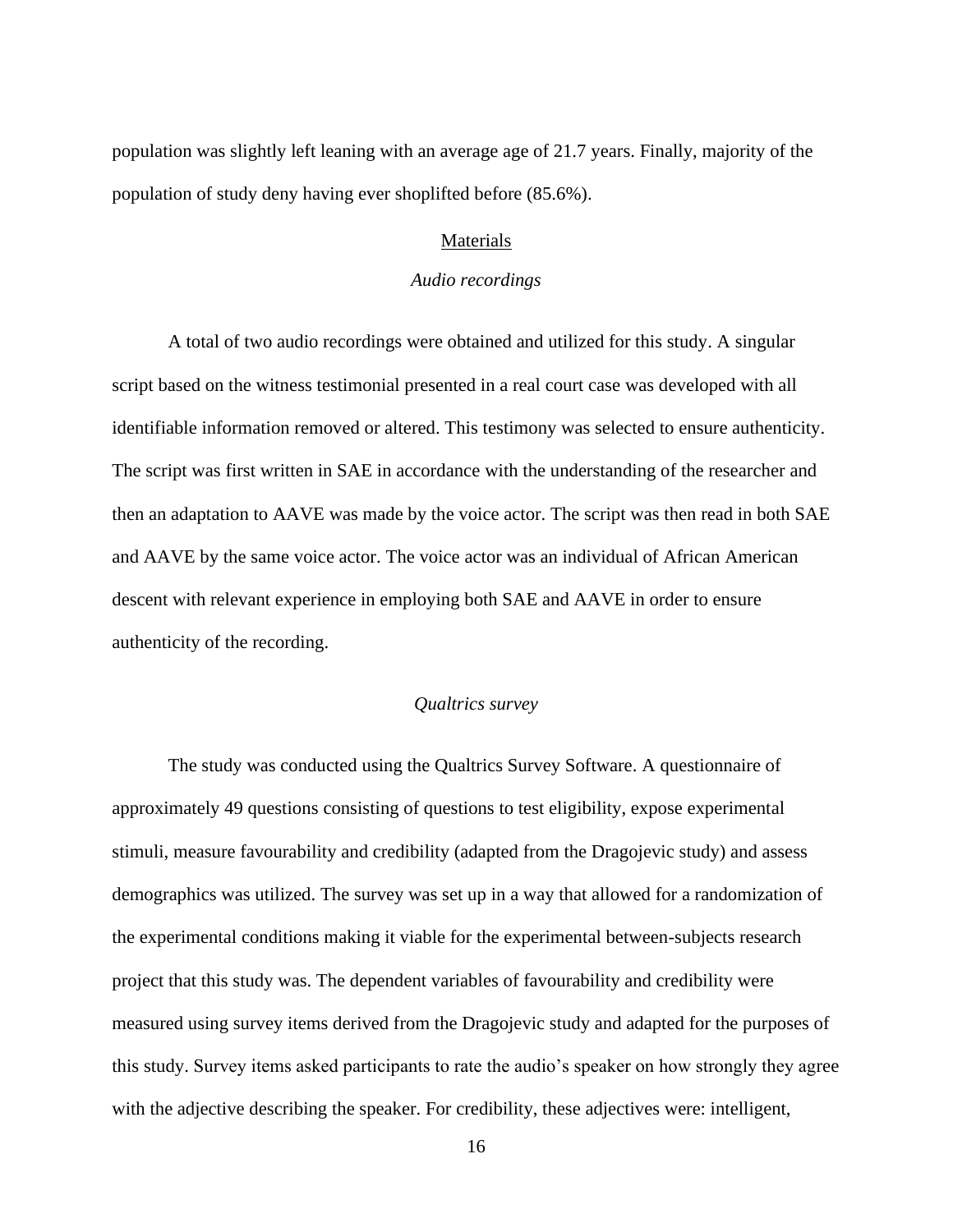educated, smart, competent, and successful (Cronbach's alpha: 0.894). For favourability, these adjectives were: friendly, nice, sociable, pleasant and honest (Cronbach's alpha: 0.719). 7-point Likert scale items were used, 1 indicating strongly disagree and 7 indicating strongly agree.

#### Procedure

<span id="page-21-0"></span>Participants were introduced to the experimental condition recording within a Qualtrics survey. In the baseline expectancy criteria, no prior information about the speaker regarding their speech patterns was provided. In the yes expectancies criteria, information regarding the speaker's speech patterns was provided. The accuracy of this prior message was based on whether the manipulation calls for an expectation confirmation or an expectation violation. In addition, two types of violations were presented: a negative violation and a positive violation. In the negative violation criteria, participants were told that the speaker in the audio had undergone professional training prior to the audio recording and thus the recording should reflect as much. In the positive violation criteria, participants were told that the speaker had not gone through any training whatsoever prior to the recording of their testimony. Participants were then exposed to one of the eight conditions as described in the image above. After listening to the recording, participants rated the speaker on credibility and favourability traits as outlined by Dragojevic (2018). A manipulation check on the dialect manipulation was conducted by asking participants to identify the dialect they had heard in the audio. Three responses were possible: SAE, AAVE and 'I don't know'. Additionally, clear definitions of the different dialects were provided in case the participant had never heard of these terms before. An attention check question asking the participants to identify the location of the crime, was also asked of the respondents and used to exclude data. Statistical analyses were then conducted on SPSS, utilizing a two-way ANOVA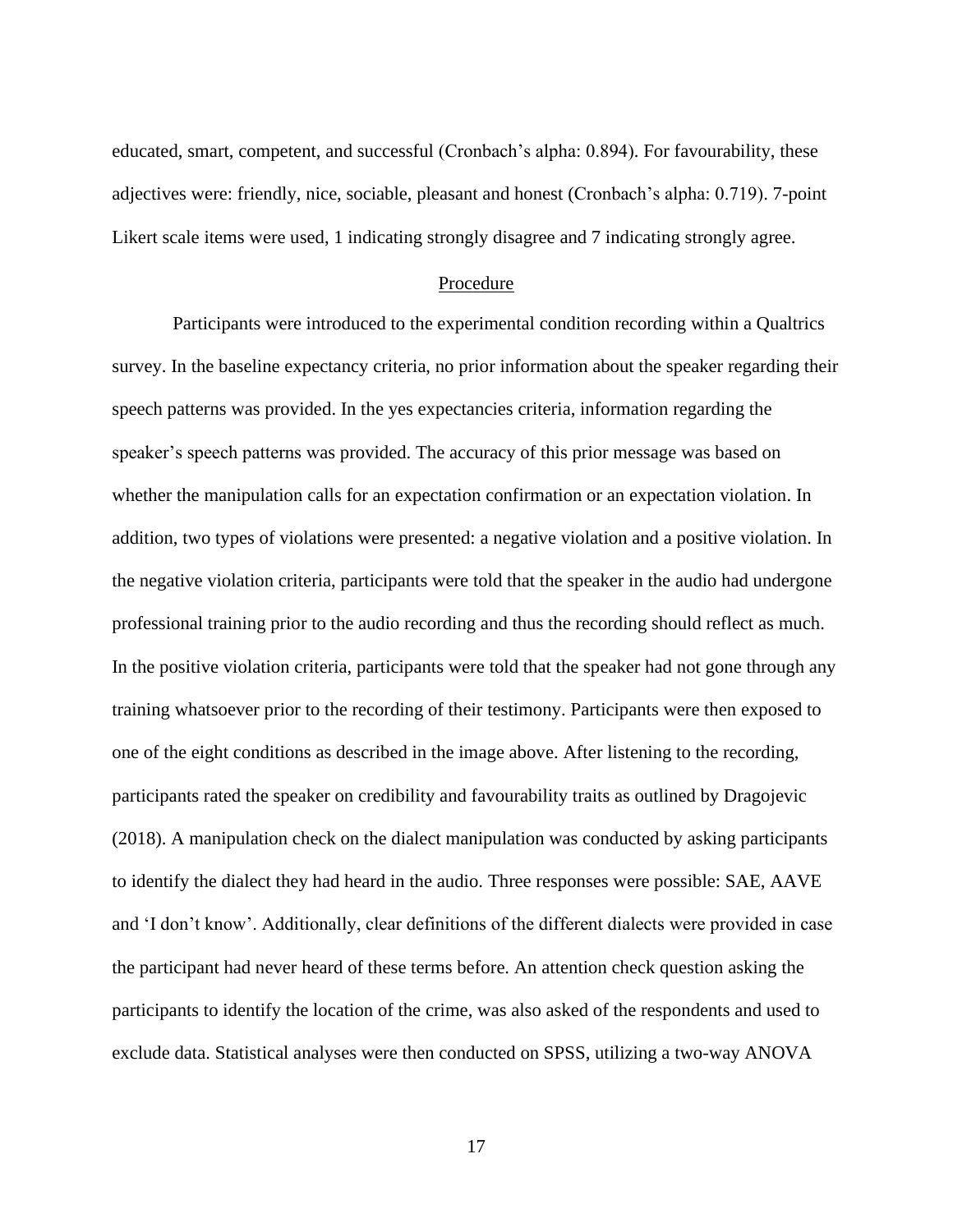<span id="page-22-0"></span>test. Statistical analyses identifying difference along demographic factors such as age, race, socio-economic status, education, racial attitudes, and political orientation were also conducted.

#### Ethical Consideration

#### *Crime selection*

<span id="page-22-1"></span>In order to avoid any emotional or psychological damage to participants, the witness testimonial was in reference to a non-violent crime. Crimes involved weapons, physical harms or a loss of life were to be avoided. Thus, a crime such as shoplifting was utilized. The reasoning for this is due to the perception of shoplifting being a low cost and low risk crime (Guffrey, 19979; Tonglet, 2002; Tonglet, 2000). Therefore, the nature of the crime should not influence the bias of those who evaluating the speaker based on favourability and credibility standards. In conjuncture to this, a question asking whether or not the participant has ever been the victim of such a crime should be asked in order to remove that participant from the study to avoid sympathy bias and a skewed rating. Additionally, a question asking whether or not the participant has ever shoplifted was asked as this may cause some bias in the ratings as well. This is similar to juror selection processes as well and thus keeps in line with the tone of the study.

#### *Racial/Dialectal authenticity*

<span id="page-22-2"></span>Additionally, an avoidance of stereotypical descriptions of dialects was promoted and ensured. The voice actor used for the audio recordings was an African American individual who can employ both SAE and AAVE in order to avoid inauthentic and potentially problematic audio clips thus harming the validity of the study. The voice actor was made comfortable with the script material and the content was made in a way that brought no emotional harm to them. The voice actor was also asked to make the modifications to the original SAE script to reflect the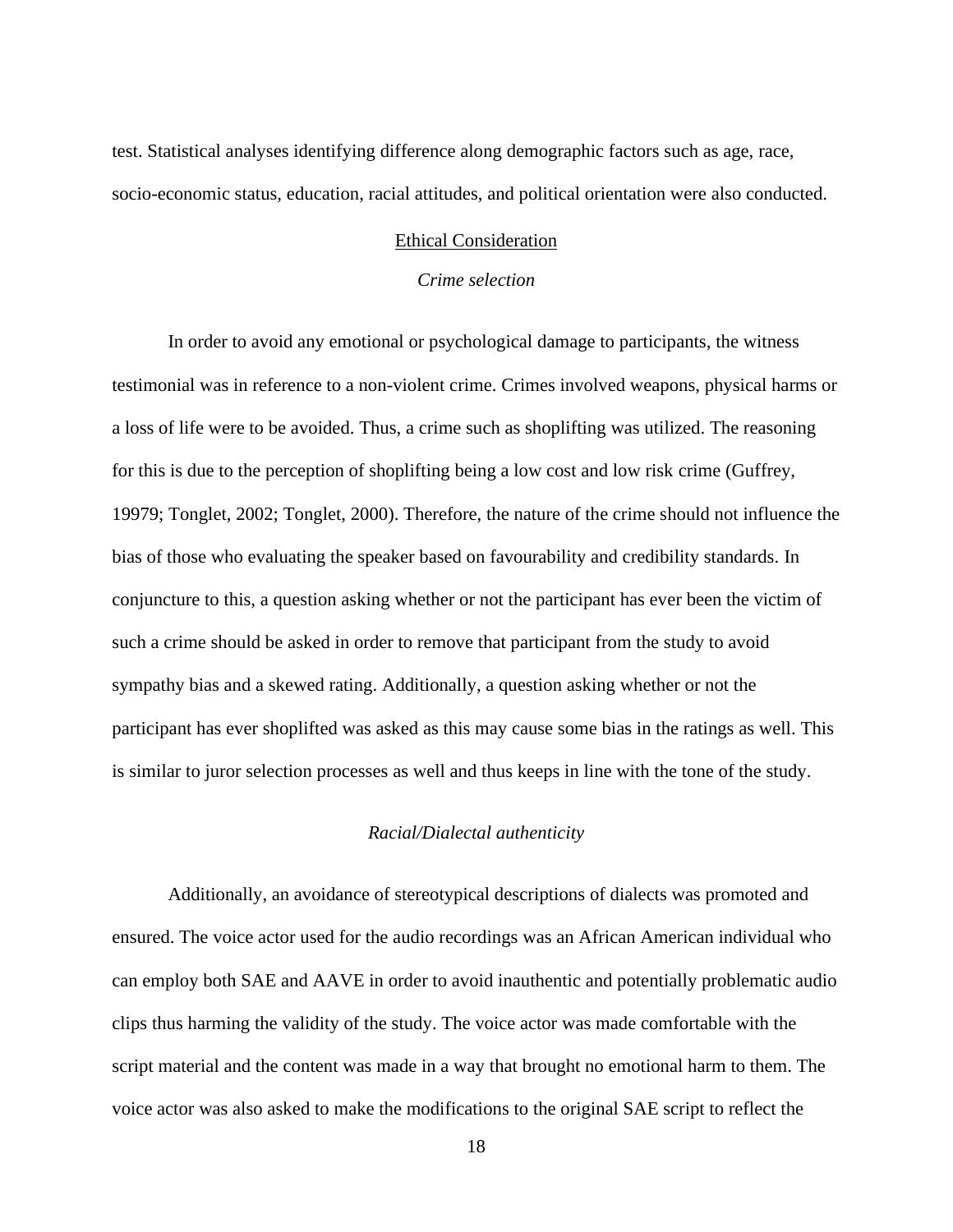AAVE dialect rather than the researcher as the researcher is not of African American descent. The only editing of the AAVE script performed by the researcher was to ensure the addition of extra information not present in the SAE script was removed to maintain consistency.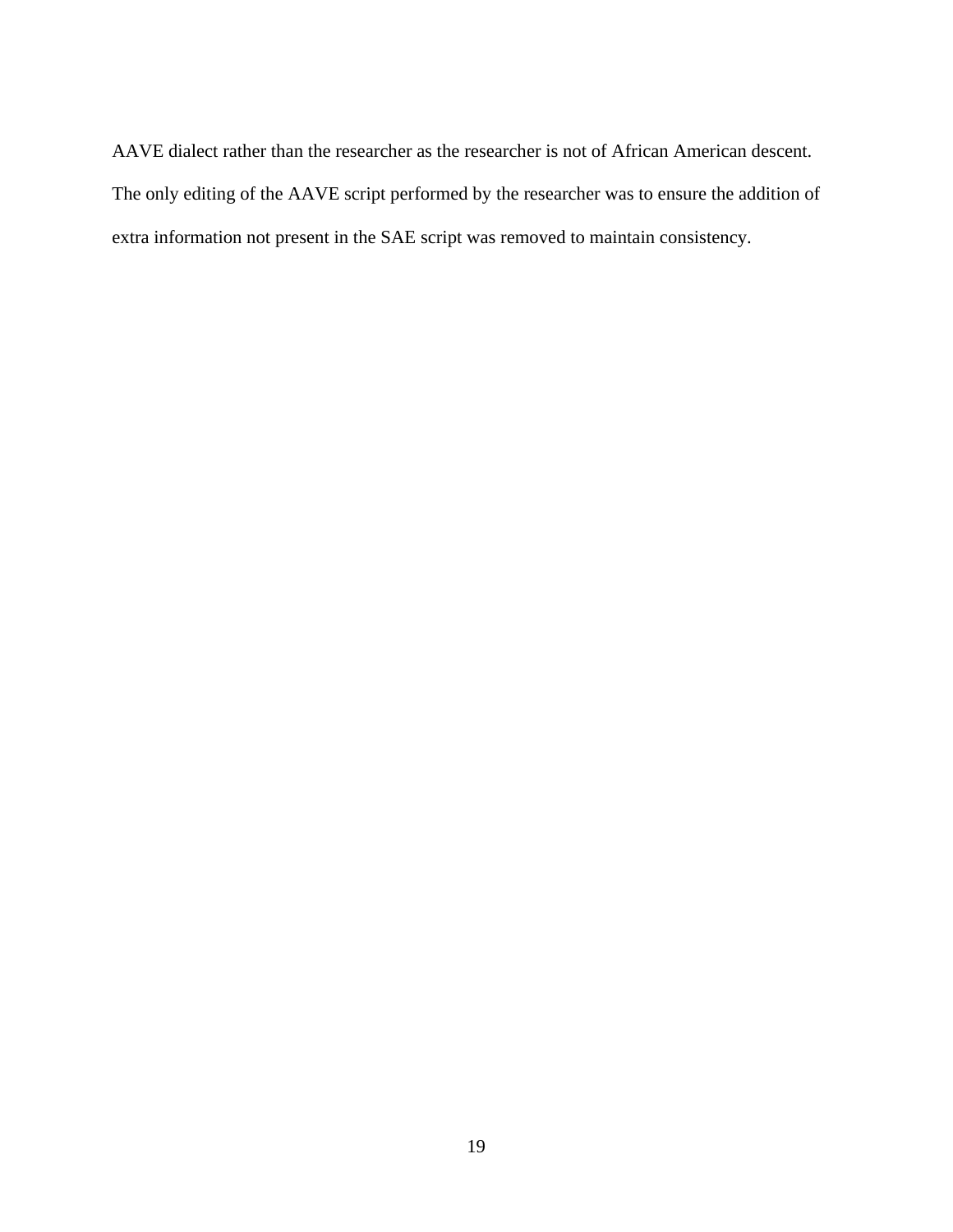#### **CHAPTER FOUR: FINDINGS**

<span id="page-24-0"></span>In this section, results from the study will be presented with the appropriate statistical information. Then, based on statistical analysis, answers to hypothesis 1(a) and (b) as well as hypothesis 2(a) and (b) are found. Finally, the research questions (a) and (b) are answered.

#### Impact of expectation on speaker favourability and credibility

<span id="page-24-1"></span>In order to test the hypotheses and to answer the research questions, a two-way ANOVA analysis was performed. Hypothesis 1(a) and (b) predicted that negative violations of speaker expectations were negatively associated with higher (a)credibility and (b)favourability. Hypothesis 1(a) and (b) predicted that positive violations of speaker expectations were positively associated with higher (a)credibility and (b)favourability. The two-way ANOVA analysis results indicated no statistically significant main effects produced by the variable of expectation on both (a)credibility  $(F (3, 275) = 0.325, p = 0.798)$  and (b)favourability  $(F (3, 275) = 0.924, p = 0.430)$ . Thus, hypotheses 1(a) and (b) and hypotheses 2(a) and (b) were not supported. Additionally, no statistically significant interaction effects between speaker dialect and expectation were found as well on the basis of both (a) credibility  $(F(3,275) = 0.771, p=0.511)$  and (b) favourability  $(F(3,275) = 0.771, p=0.511)$  $(3,275) = 0.961$ ,  $p=0.412$ ). Thus, the data demonstrates that expectation violation did not have a statistically significant impact on (a)credibility and (b)favourability ratings.

#### Impact of dialect on speaker favourability and credibility

<span id="page-24-2"></span>RQ (a) and (b) asked if the perceived (a) credibility and (b) favourability of the speaker would depend on dialect (SAE vs AAVE). The ANOVA analysis indicated a significant main effect for the dialect condition for the (a)credibility  $(F(1,275) = 15.107, p < 0.001)$ . This main effect was not replicated for ratings of (b)favourability ( $F(1,275) = 2.048$ ,  $p = 0.154$ ). Thus, the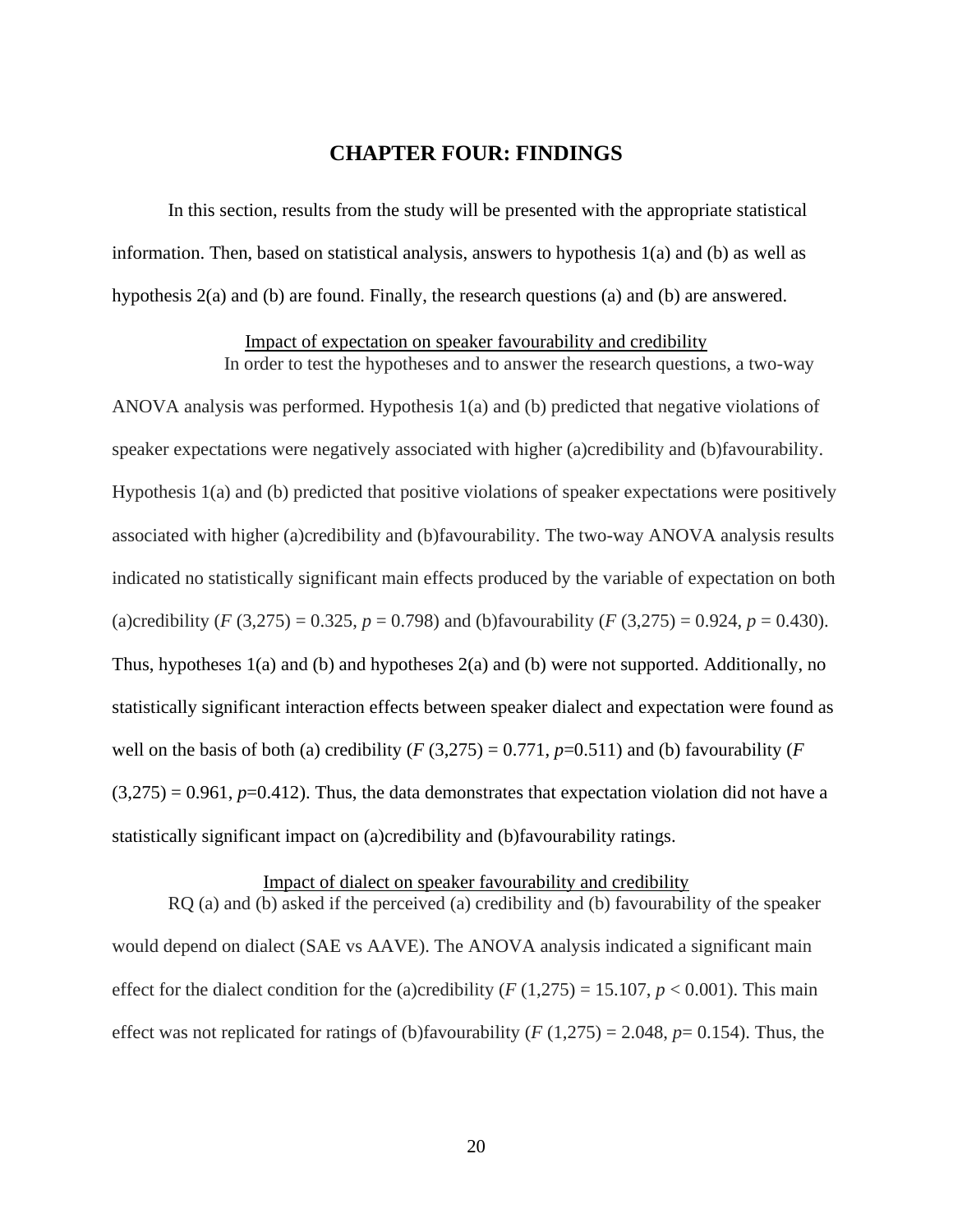data indicates that dialect did have a statistically significant impact on (a)credibility but not (b)favourability ratings.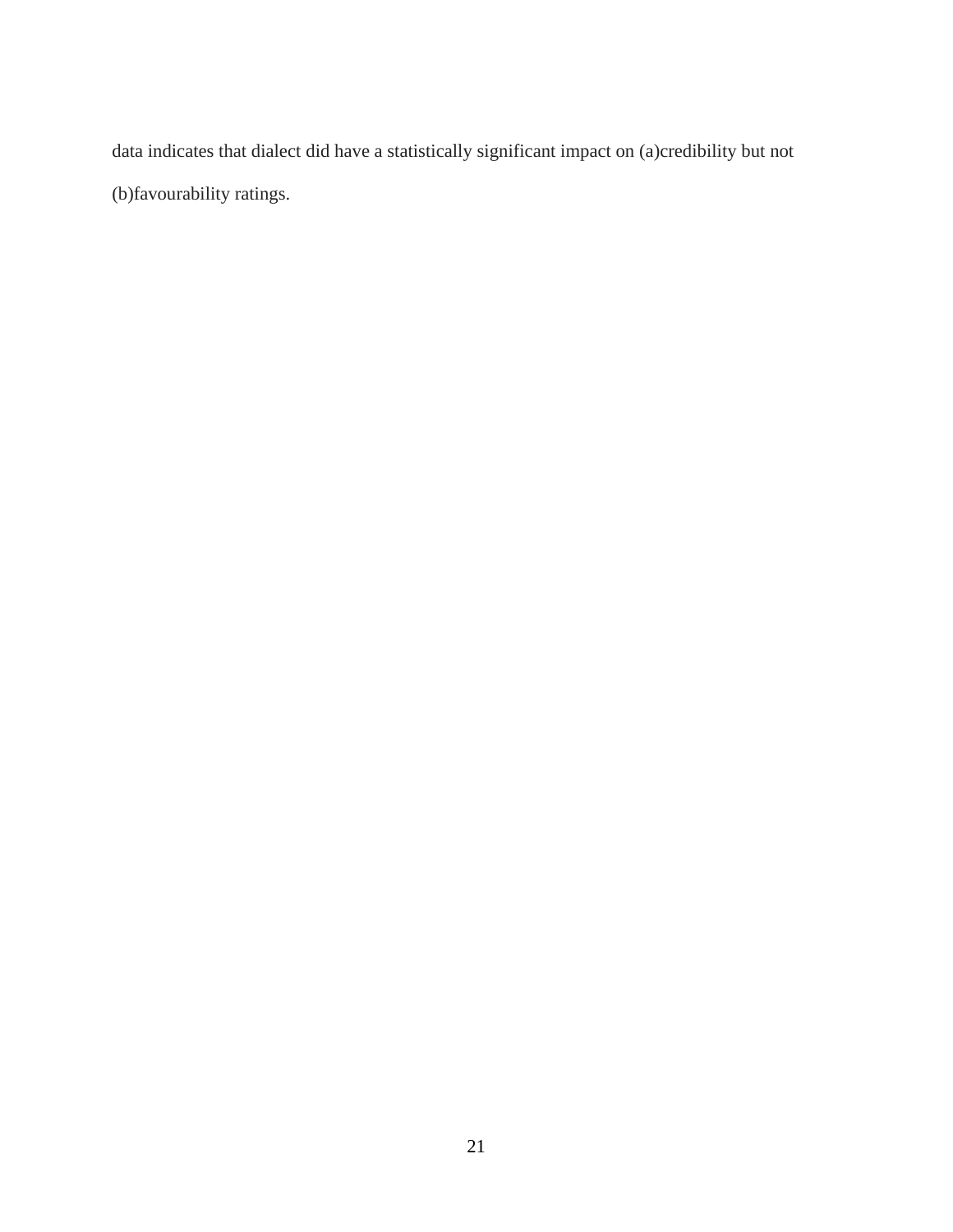#### **CHAPTER FIVE: DISCUSSION**

<span id="page-26-0"></span>The primary objective of the research was to examine the impact of violations of expectations and speaker dialect on credibility and favourability ratings. The study did showcase the impact of dialect on perceptions of credibility. Specifically, speakers of AAVE were deemed less credible than their SAE speaking counterparts. However, the results of the research did not provide support for the suggested hypotheses 1(a) and (b) regarding the linkage between negative violations and negative speaker (a)credibility and (b)favourability ratings. Additionally, the results did not reveal that positive violations led to higher speaker favourability and credibility scores and negative violations imposed the opposite effect on favourability and credibility scores.

First, the analytical results did not demonstrate that higher favourability and credibility ratings were significantly associated with speakers who positively violated expectations. This directly opposes the theoretical foundation of EVT. However, it does affirm the findings of the Dragojevic study by which this study was modelled after. Thus, we have an understanding that the theory itself has not been upheld in instances of non-normative accent bias research, which is supported through this study. However, unlike the Dragojevic study, this study was unable to showcase negative violations leading to lower ratings for speakers. This finding fails to adhere to both the theory and the Dragojevic study, however it is difficult to determine whether or not this finding can be used to undermine the theory upon which this study was conducted for reasons that will be addressed in the limitations section.

Additionally, majority of the participants in the research study failed to accurately identify the dialect type their audio was. Only approximately 37% of the participants were able to correctly identify the dialect type of the audio they were listening to. Limiting the study to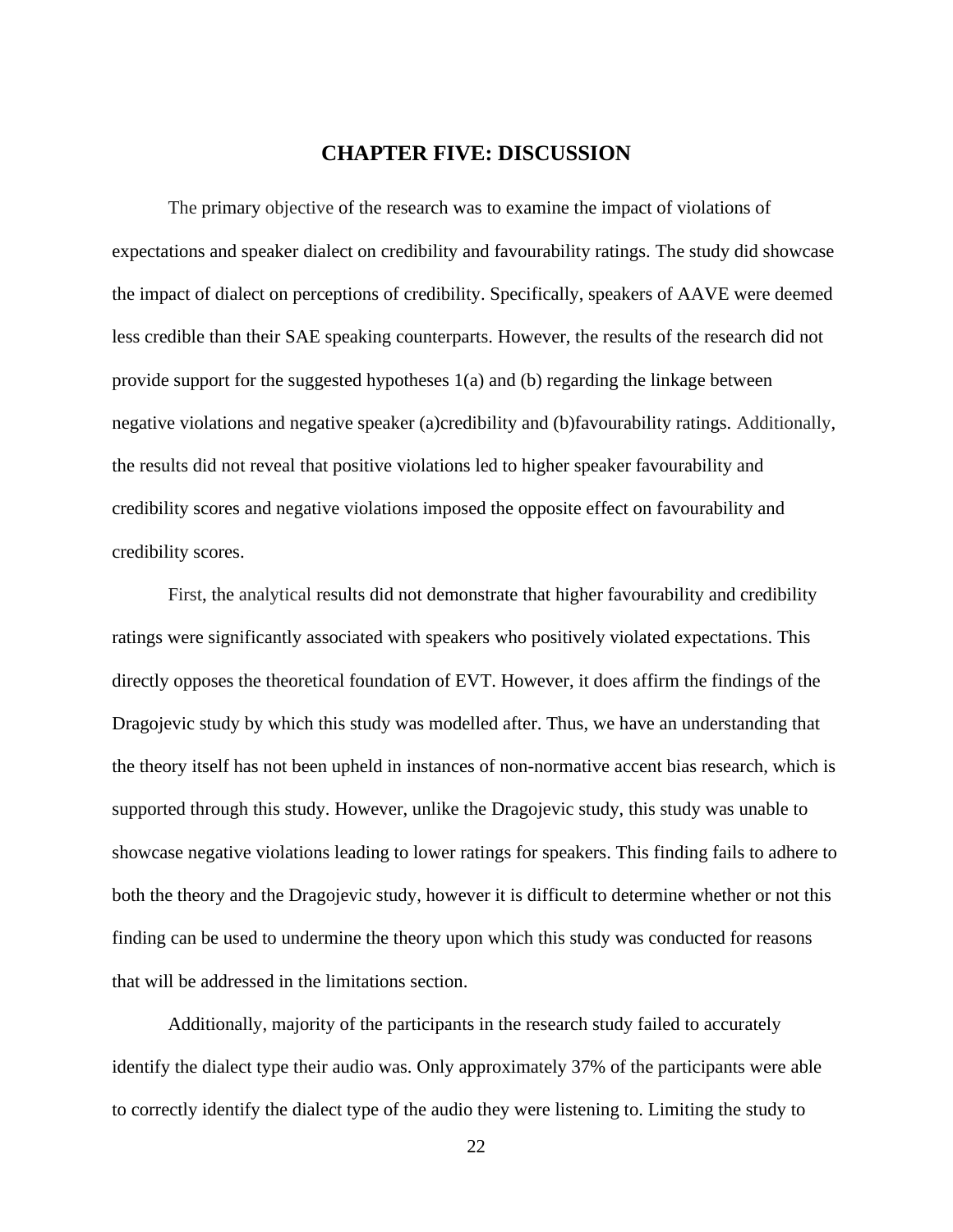only those who had been able to accurately identify the dialect type within the audio would have removed the possibility of data analysis. Perhaps if the sample size was larger, removing individuals who were not able to identify the dialect type of the audio may have been feasible. However, considering the accuracy rate, that would require a response rate of well over 1000 individuals, which is simply not pragmatic.

Additionally, this occurrence speaks to the unconscious nature of dialect-based bias. Despite not being able to identify the accurate dialect type, the study found a statistically significant difference in perceived credibility between the AAVE audio and the SAE audio. When combining this finding alongside EVT, understanding the results of the study become further convoluted. If bias is unconscious, how can we reasonably manipulate expectations in relation to these biases? The difficulty that arose with manipulating expectations is discussed in the limitations section. Analysing the responses of even those who were unable to correctly identify the dialect of the piece allows us to garner insight into the unconscious nature of bias and sets up potential future studies exploring the role of direct dialect salience in bias mitigation.

The results did support RQ1(a) but not (b) and showed identifiable significant effects between dialect and credibility ratings. The findings revealed that AAVE established a more significant influence on the perceived credibility of the speaker than SAE but this effect was not replicated with perceived favourability.

This falls in line with the previous understandings of the influence of AAVE on speaker ratings. Additionally, if we look to the average age of the population surveyed, we can make the determination a good majority of them are currently in college, which is corroborated by statistics about education levels. This age group in particular has been exposed to AAVE through Black and African American pop culture and thus are able to view it as favourable due to their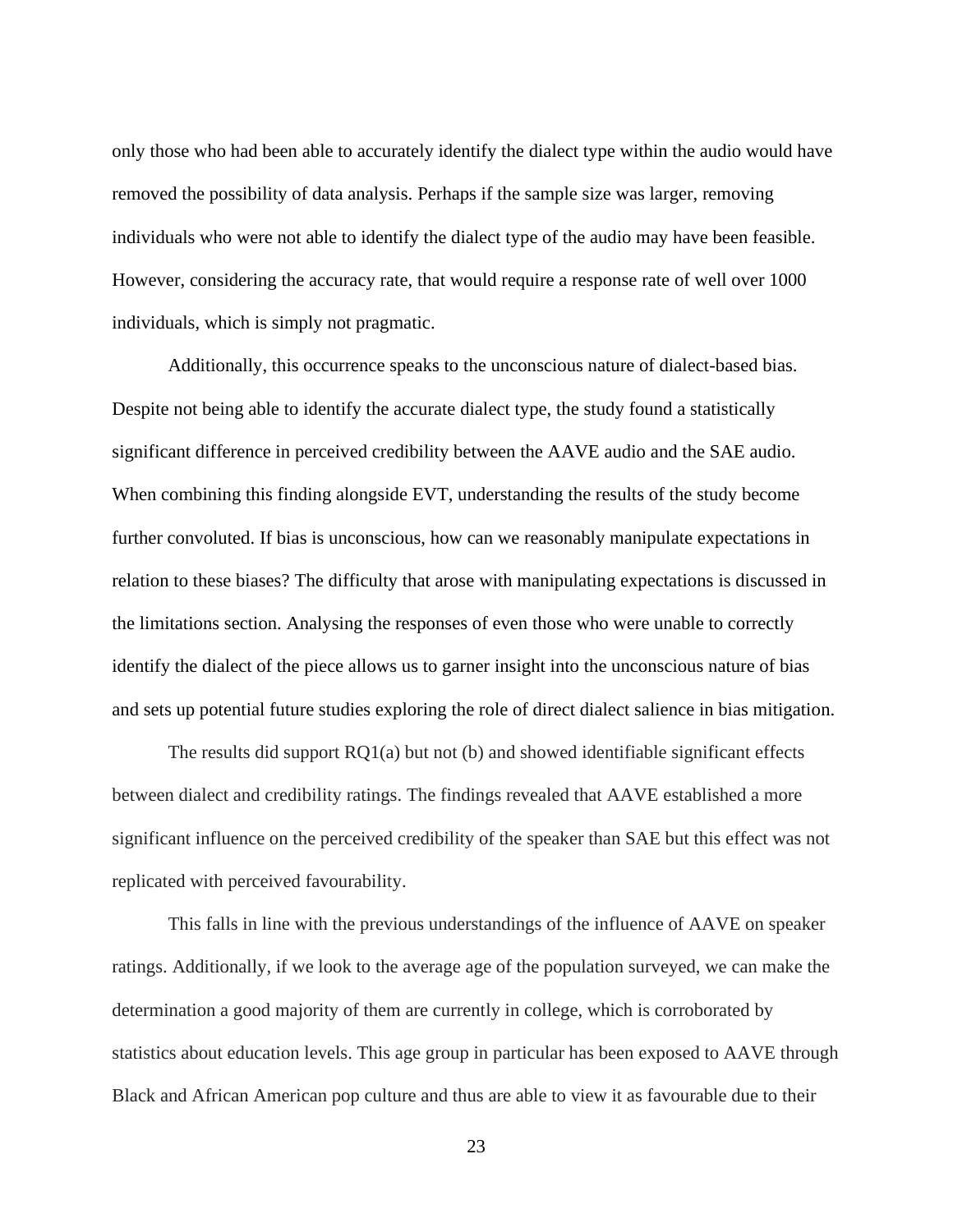familiarity with it. However, consumption of Black and African American media is not enough to view AAVE speakers as credible, which is reflected in the results of the study. Individuals might judge AAVE speakers more harshly than SAE speakers due to common misconceptions about the dialect. Thus, even though participants may find the speaker likeable, that does not necessarily mean they find them credible. This also signifies the importance of dialect usage of court witnesses as they might impose a serious threat to credibility of speakers depending on the dialect they utilize. If SAE is simply deemed more credible, then it may impact juror decisions more so than positive or negative violations.

While this study was unable to support the value of EVT as an effective strategy to circumvent dialectal bias, it was still able to quantify the bias that exists on the basis of dialect. Additionally, this study acts as a starting point for further exploration into this issue.

Some limitations of the study include the lack of emulation of a courtroom atmosphere. Due to the fact the study was conducted at the leisure of the participants in unknown spaces, it is difficult to determine whether or not the environment played a role in the ratings. Additionally, most jury decisions are based upon extensive group discussions. Thus, understanding how individual jury-eligible people may choose to rate a witness' credibility and favourability may not be reflective of how these ratings would operate amongst other jury members. However, the results of this study may act as good understanding of baseline perceptions prior to the influence of group discussion. Additionally, the sample size had two major issues. First, due to time constraints the sample size was less than the desired amount. The sample size was also not indicative of both the total population but also the typical population of jury members. Another major issue remains with the manipulations of both the expectations and the dialect.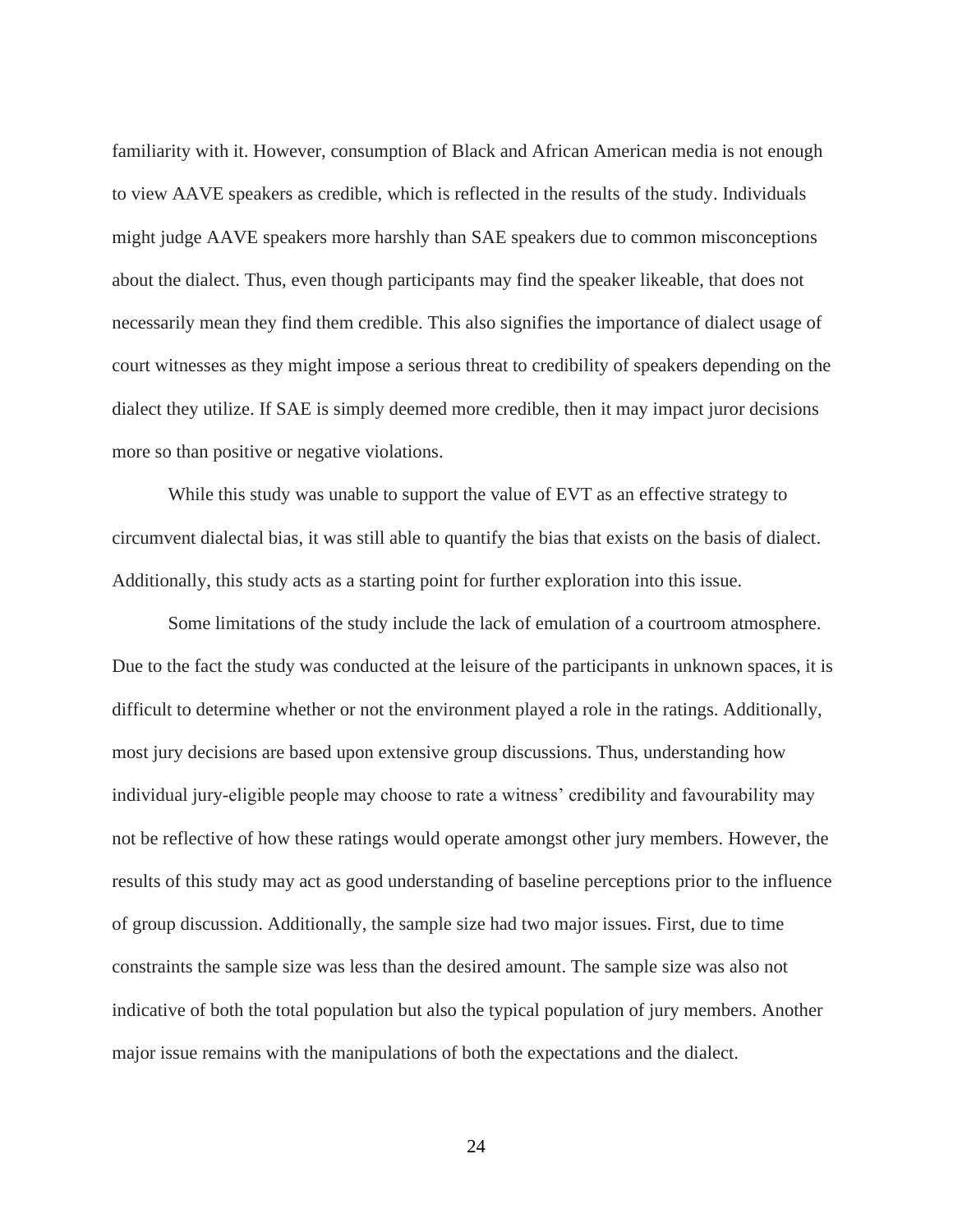With the variable of expectations, no manipulation check was performed. Thus, it is impossible to say with certainty that the manipulation for this particular variable was actually carried out. Additionally, the creation of this manipulation was based in a superficial understanding of what may or may not violate an individual's expectation. Even though there were no significant main effects on the basis of expectation, without a manipulation check for this variable, we cannot definitively say that expectation did not influence speaker ratings. Due to this, the results of this study cannot provide a reason to undermine EVT.

Additionally, even for the variable where a manipulation check was performed, majority of the analysed participants failed that manipulation check. This speaks to the difficulty associated with attempting to quantify bias; specifically, the issues of using quantitative methodology to assess such an unconscious socially constructed concept.

Finally, while the study evaluates the dialect of a 'witness', whether or not this actually impacts how defendants are perceived cannot be definitely interpreted from the results of this study. Majority of the case studies cited in the literature review discussed the impact of dialect on defendants who use it. Rachel Jeantel was the only case study in how dialect impacts witnesses. We know that the utilization of AAVE is likely to impact perceptions of credibility but the exact ramifications for defendants who use AAVE can only be hypothesized about and marked for future research.

While the results of the study failed to support any of the hypotheses, the insights derived from the paper are invaluable to understanding bias research further. While expectation manipulation may not be the way to go to understand bias circumvention, the results showcase how bias operates as an unconscious factor, influencing the decisions we make without us even realizing it. Dialect salience may provide another lens by which we could examine this concept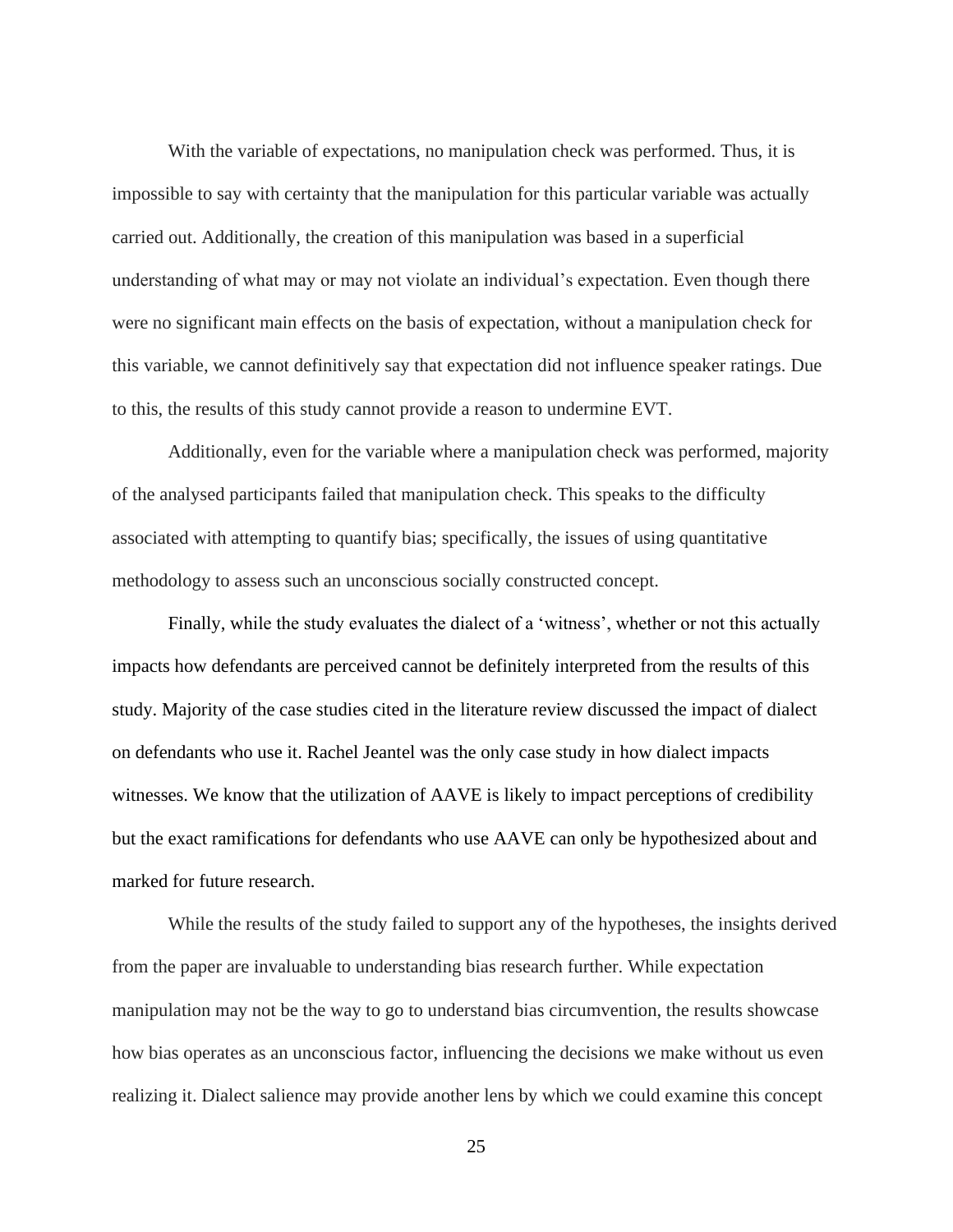of bias even further. If people are made aware of the dialect they are about to listen to, would that influence them to be aware of potential underlying biases they may have? Additionally, a repetition of the study with a manipulation check performed on the expectation variable may provide some necessary insights into the validity of EVT. Another study that could potentially be conducted would be to repeat the study but utilizing defendant testimonies instead of witness testimony.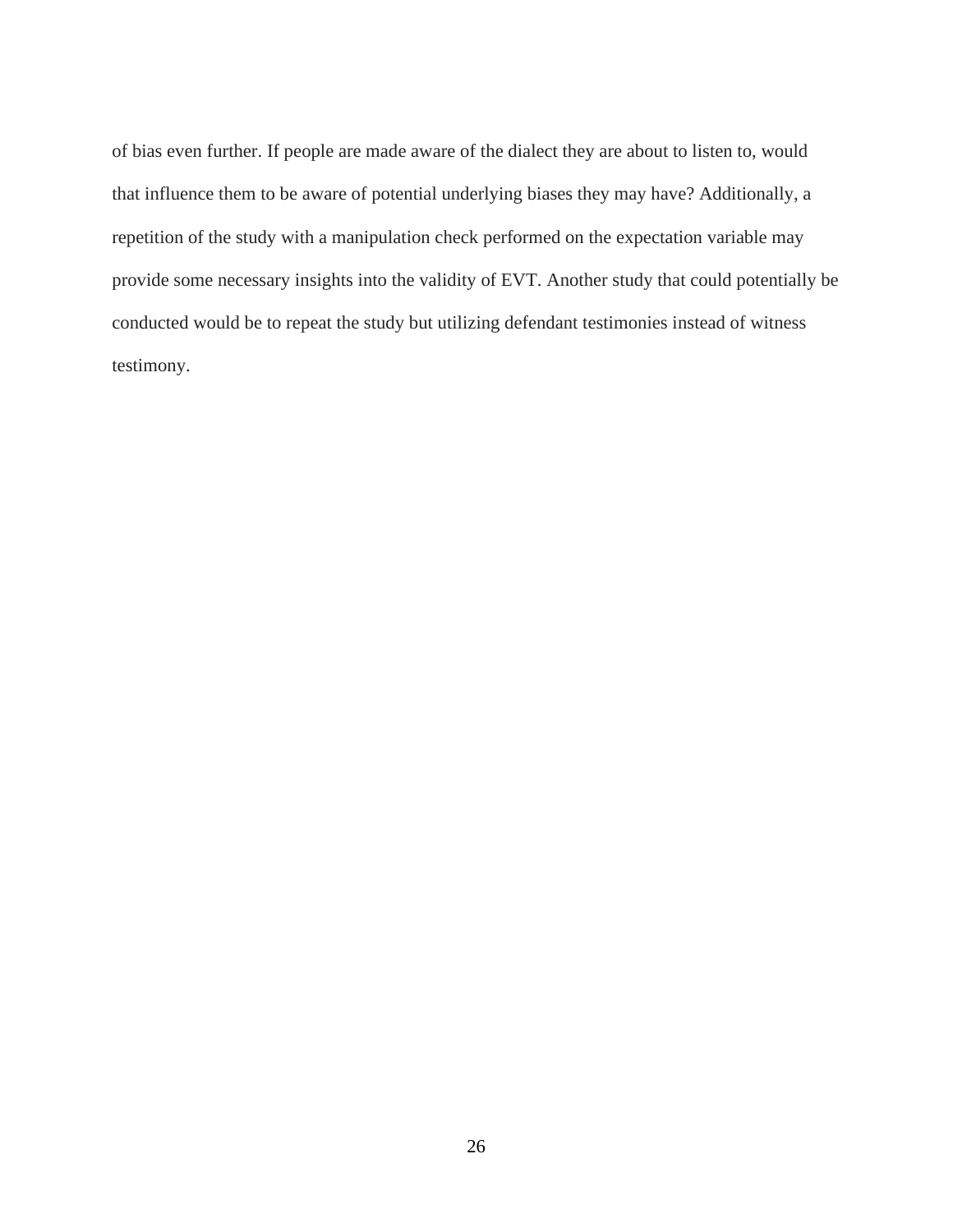## <span id="page-31-0"></span>**APPENDIX A: AUDIO RECORDING TRANSCRIPTS**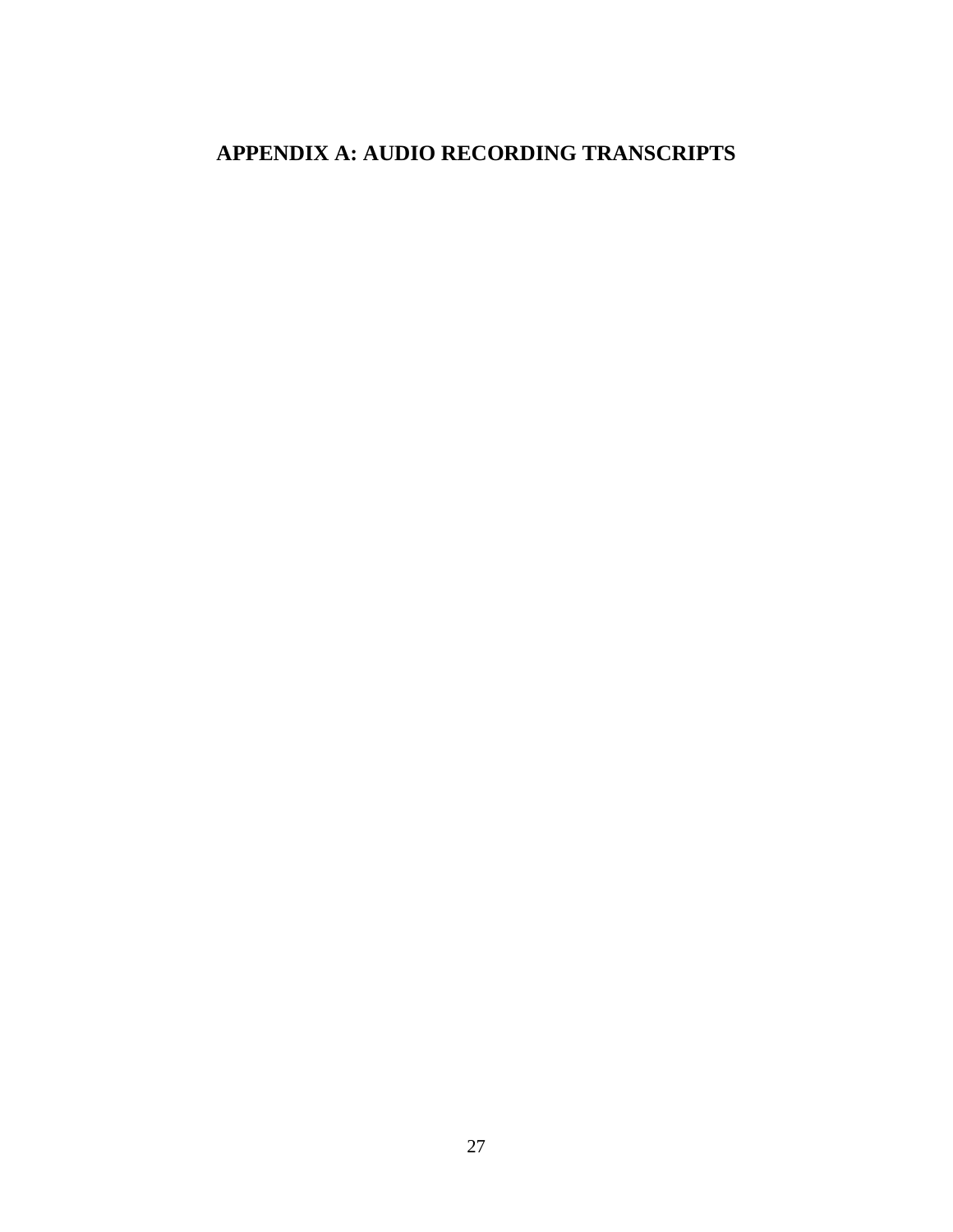SAE: My name is Amanda Johnson, and I am a loss-prevention supervisor at Kohl's. I have worked for Kohl's for over 20 years. On the evening of February 14, 2015, I was observing the store on the surveillance camera system. I began to pay attention to the defendant because I knew the defendant from a professional, previous encounter. I observed the defendant make a return at the customer service desk and request and receive a bag of merchandise that she had placed on hold a few days earlier. The hold bag was tied closed and a paper hold slip was stapled to the bag. The defendant took the hold bag and a decorative piece of coral to the registers at the front of the store. The defendant placed the hold bag and the decorative coral piece on the counter but did not directly give the hold bag to the cashier. I left my office to observe the transaction between defendant and the cashier from about five to seven feet away. But I was not close enough to hear defendant and the cashier speaking. Then, I observed the cashier ring up and bag the piece of coral that defendant had placed on the counter. The defendant picked up the bag with the purchased coral and the hold bag, and just walked out of the store. I did not see the defendant try to hand the cashier the hold bag to be rung up. I confirmed with the cashier that only one piece of coral had been rung up and then I followed the defendant outside, detained the defendant, and asked the defendant to return to the store. When the defendant and I were inside my office, I observed and examined the contents of the hold bag, which contained two additional pieces of coral. So, items on hold with the store are placed in a bag with a hold slip, while items purchased online for an in-store pick up are placed in a sealed bag after the customer signs off a form verifying the items were purchased. That means placing merchandise in a bag could make an employee think the item had been purchased. All items that are placed on the checkout counter are supposed to be rung up by the cashier. The cashier not ringing up the items in the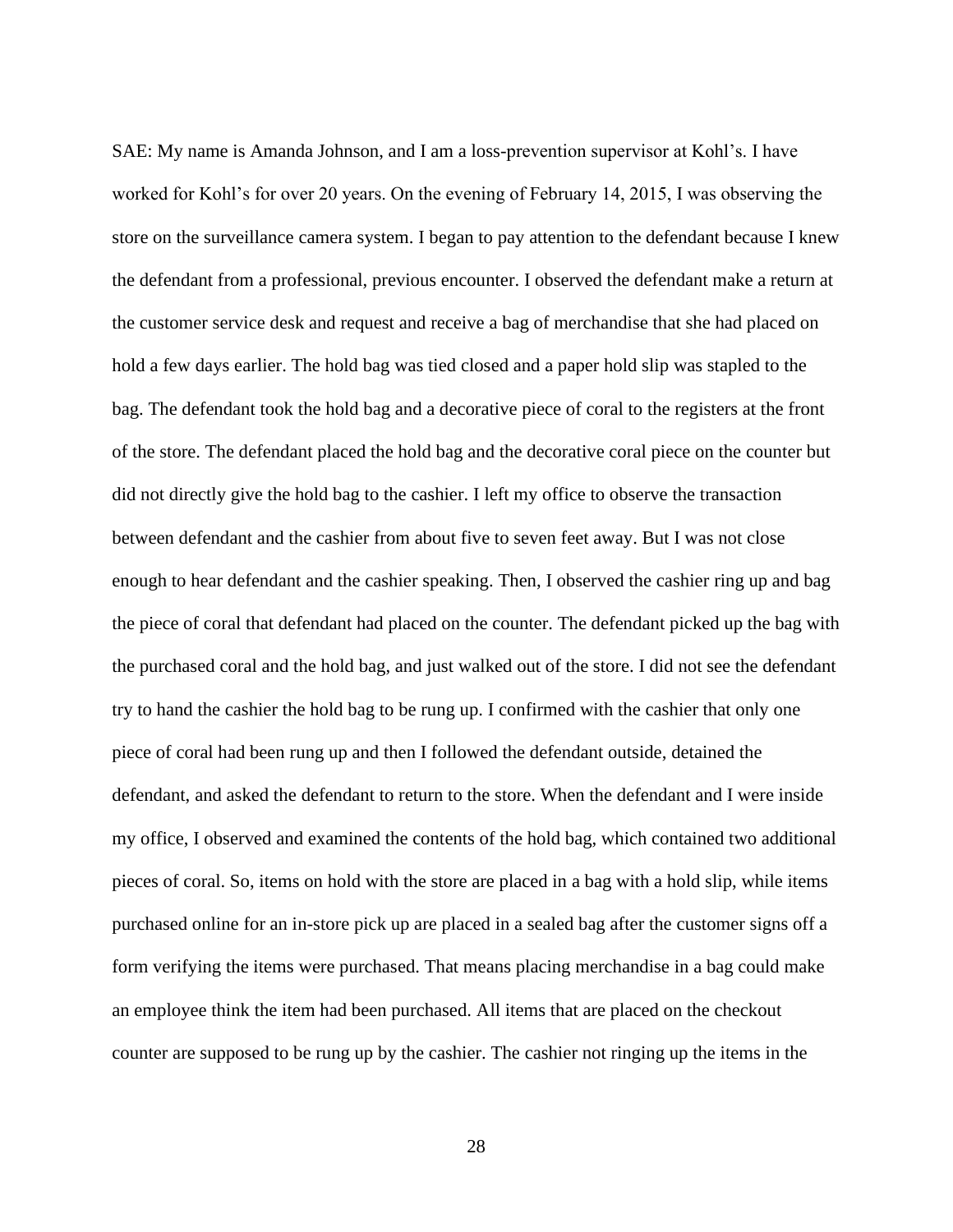hold bag was definitely not a failure on the part of the cashier because the defendant did not present the items to the cashier for purchase.

AAVE: I'm Amanda Johnson. I've been a supervisor down at the Kohl's for about 20 years now. On February  $14<sup>th</sup>$ , 2015, somethin was off when I saw her walk in up on the screen. I knew her from before which is why I kept my eye on her through the cameras when she came in. She returned an item at the customer service desk and picked up a bag from layaway. The bag was closed and everything and there was a slip attached on the outside. She then rolled up to the register at the front with the layaway bag and a shell. She put the shell and the layaway bag on the counter but didn't give the bag to the cashier. In my head I knew somethin ain't right. So, I left the camera room to keep my eye on the transaction from a distance. Sis and the cashier were chattin' but I couldn't hear what they were saying. I move closer to hear better. The cashier rung her up and then she picked up the bag with the shell and the layaway bag and dipped. She didn't even try to give the layaway bag for it to get rung up. That when I knew something was definitely wrong. I checked in with the cashier to see that only one shell was rung up and I stopped her and brought her right back to the store. In my office, I checked the layway bag and found two shells. Items on layaway are placed in a bag with a slip, while items bought online for an in-store pick up are put in a sealed bag after the customer signs off a form verifying the items were bought. So, putting items in a bag can make an employee think the item was bought. All items put on the counter need to be rung up by the cashier, no matter what. Cashier didn't do nothin' wrong cuz she never gave the items to be rung up.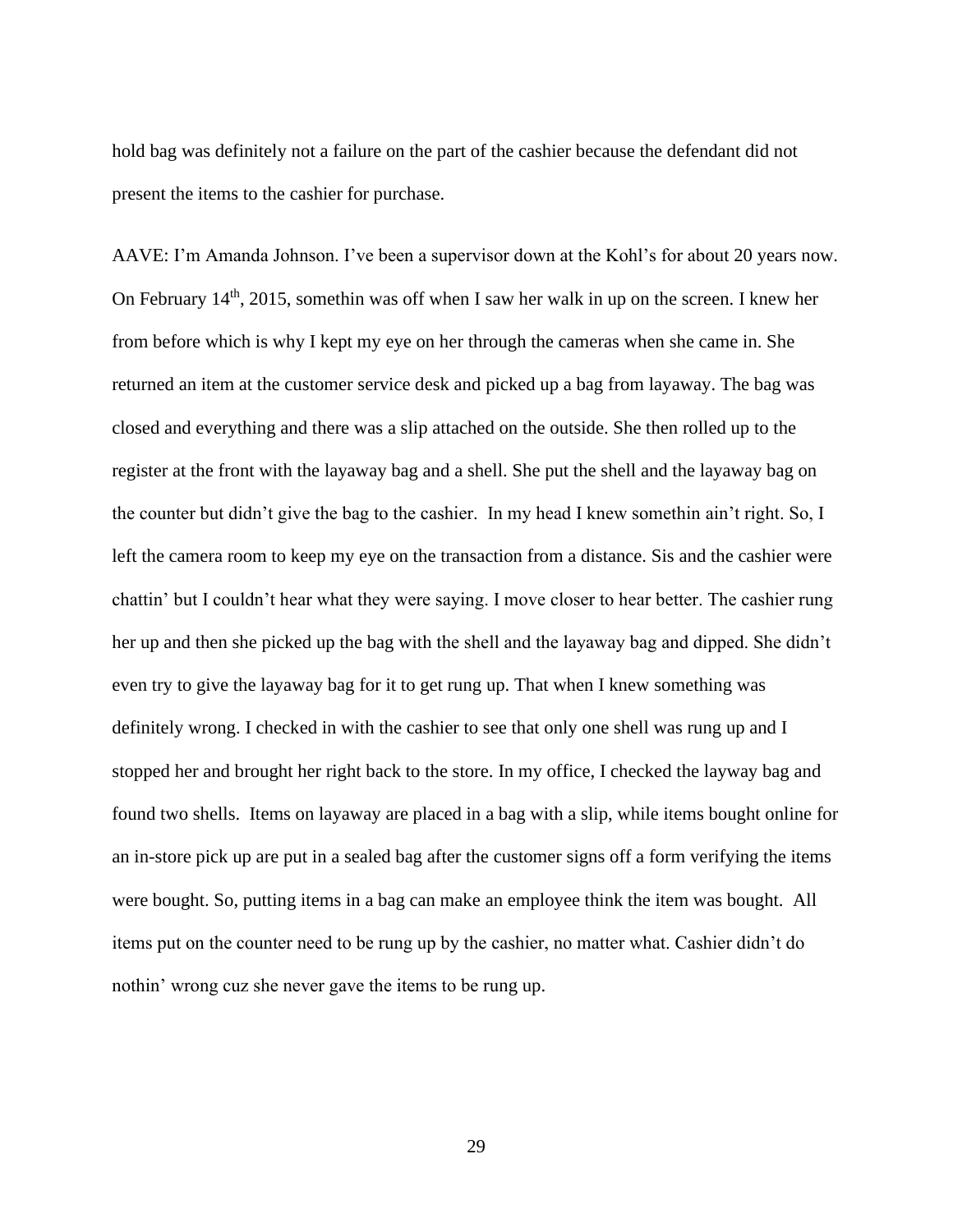## <span id="page-34-0"></span>**APPENDIX B: IRB APPROVAL LETTER**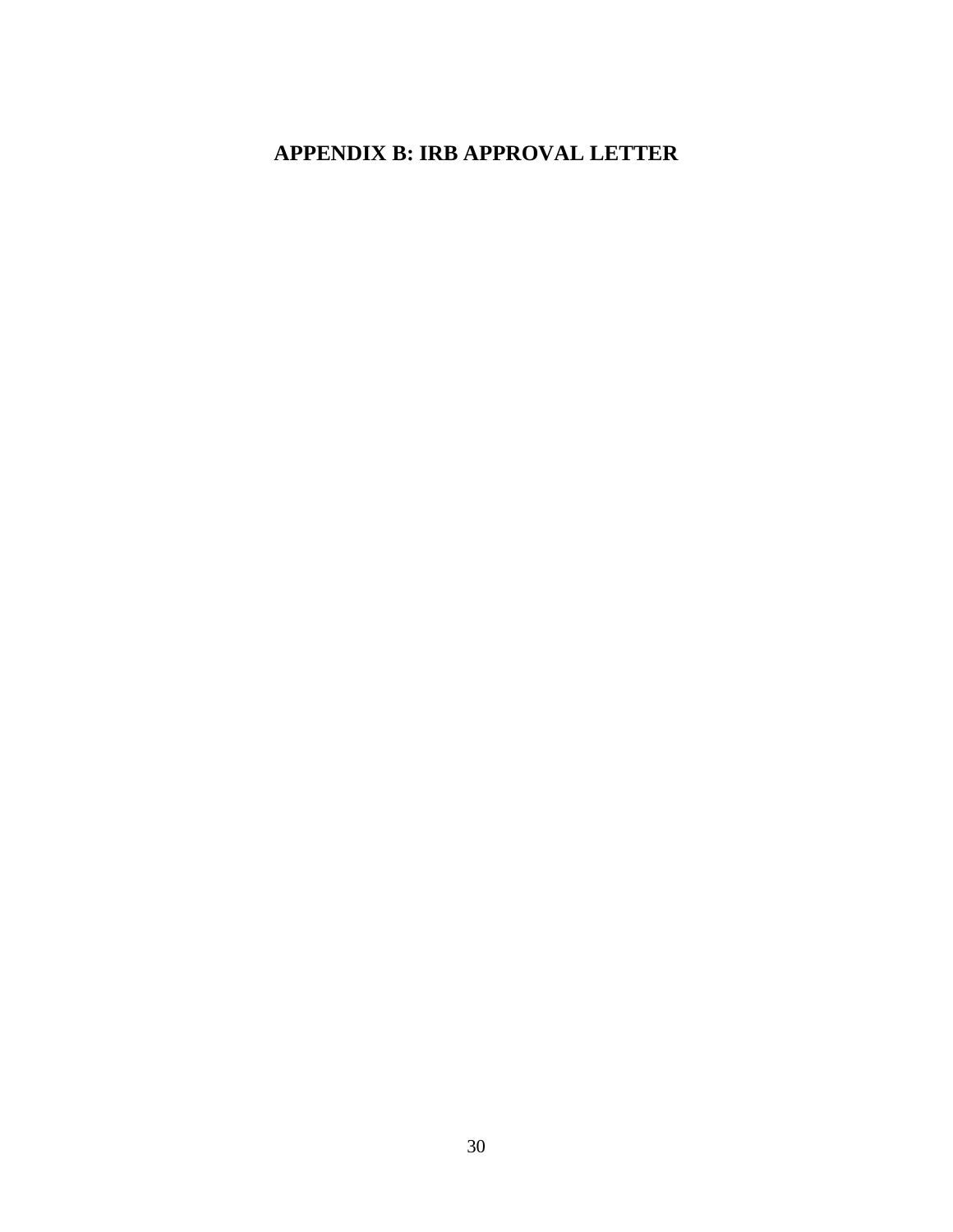

UNIVERSITY OF CENTRAL FLORIDA

**Institution al Review Board**  FWA00000 351 IRB0000 1138, IRB00012 110 Office of Research 12201 Resea rch Parkw ay Orland o, FL 32826 -3246

#### EXEMPTION DETERMINATION

March 30, 2021

Dear Christina Joseph:

On 3/30/2021, the IRB determined the following submission to be human subjects research that is exempt from regulation:

| Type of<br>Review: | Initial Study, Category 2(i)                                                           |
|--------------------|----------------------------------------------------------------------------------------|
| Title:             | Using Expectation Violation Theory to evaluate dialectal bias in courtroom<br>contexts |
| Investigator:      | Christina Joseph                                                                       |
| IRB ID:            | STUDY00002804                                                                          |
| Funding:           | None                                                                                   |
| Grant ID:          | None                                                                                   |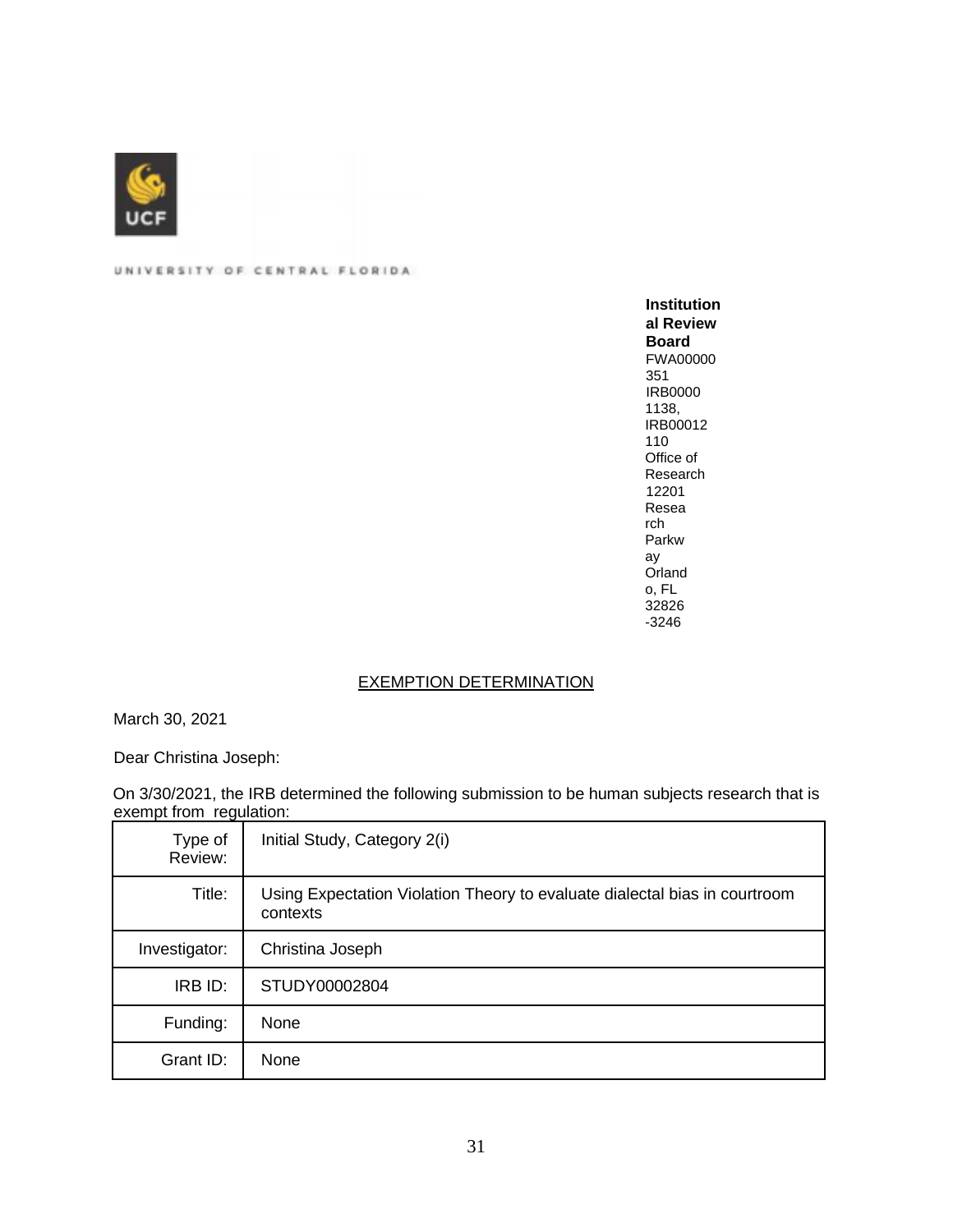| Documents<br>Reviewed: | • Faculty Review, Category: Faculty Research Approval;<br>• African American Vernacular English witness testimony audio,<br>Category: Test Instruments;<br>• Debriefing statement, Category: Consent Form;<br>• EVT on Dialectal Bias HRP-254, Category: Consent Form;<br>• Experimental Stimulus Script, Category: Other;<br>• Protocol, Category: IRB Protocol;<br>• Recruitment Flyer, Category: Recruitment Materials;<br>• Standard American English witness testimony audio, Category: Test<br>Instruments; • Survey Questions, Category: Survey / Questionnaire |
|------------------------|------------------------------------------------------------------------------------------------------------------------------------------------------------------------------------------------------------------------------------------------------------------------------------------------------------------------------------------------------------------------------------------------------------------------------------------------------------------------------------------------------------------------------------------------------------------------|
|------------------------|------------------------------------------------------------------------------------------------------------------------------------------------------------------------------------------------------------------------------------------------------------------------------------------------------------------------------------------------------------------------------------------------------------------------------------------------------------------------------------------------------------------------------------------------------------------------|

This determination applies only to the activities described in the IRB submission and does not apply should any changes be made. If changes are made, and there are questions about whether these changes affect the exempt status of the human research, please submit a modification request to the IRB. Guidance on submitting Modifications and Administrative Check-in are detailed in the Investigator Manual (HRP-103), which can be found by navigating to the IRB Library within the IRB system. When you have completed your research, please submit a Study Closure request so that IRB records will be accurate.

If you have any questions, please contact the UCF IRB at 407-823-2901 or irb@ucf.edu. Please include your project title and IRB number in all correspondence with this office.

Sincerely,

Ogore

Katie Kilgore Designated Reviewer

Page 1 of 1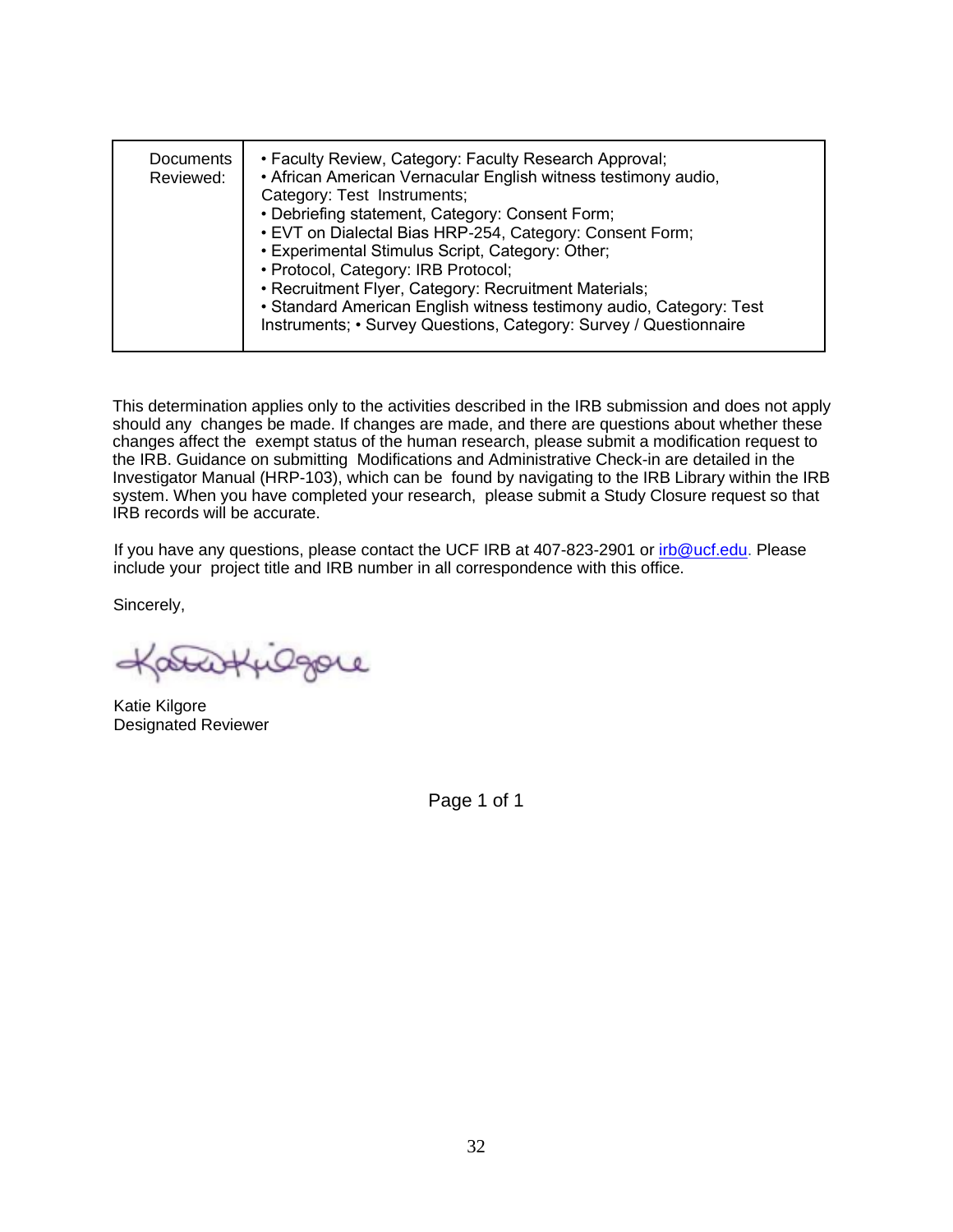#### **LIST OF REFERENCES**

- <span id="page-37-0"></span>Anwar, S., Bayer, P., & Hjalmarsson, R. (2010). The impact of jury race in criminal trials. *Quarterly Journal of Economics*. doi: 10.3386/w16366
- Be Nice or Not? Understanding the Effects of Aggressive and Polite Communication Styles in Child Vaccination. (2018). *Conference Papers -- International Communication Association*, 1–31.
- Blattner, H. (1948). An Experimental Study of the Testing of Pronounciation. *Speech Monographs*, *15*(2), 181. https://doi.org/10.1080/03637754809374956
- Brown, S. A., Venkatesh, V., Kuruzovich, J., & Massey, A. P. (2008). Expectation confirmation: An examination of three competing models*. Organizational Behavior and Human Decision Processes*, 105(1), 52–66. doi: 10.1016/j.obhdp.2006.09.008
- Burgoon, J. K. (1993). Interpersonal expectations, expectancy violations, and emotional communication. Journal of Language and Social Psychology, 12(1–2), 30– 48. <https://doi.org/10.1177/0261927X93121003>
- Cohn, E. S., Bucolo, D., Pride, M., & Sommers, S. R. (2009). Reducing white juror bias: The role of race salience and racial attitudes. *Journal of Applied Social Psychology*, 39(8), 1953–1973. doi: 10.1111/j.1559-1816.2009.00511.x
- De Klerk, V., & Bosch, B. (1995). Linguistic stereotypes: nice accent -- nice person? *International Journal of the Sociology of Language*, 1995(116), 17–37.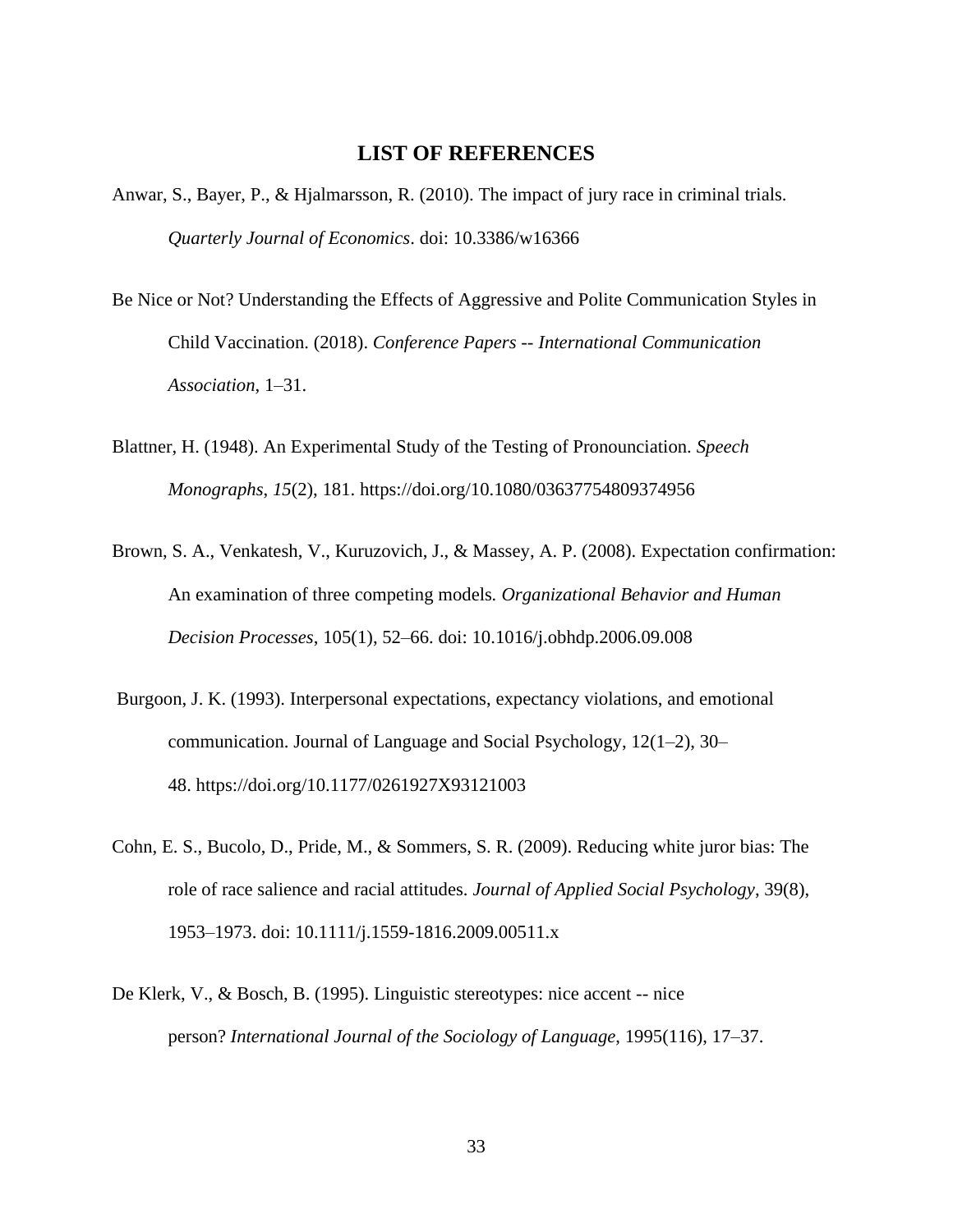- Dixon, J. A., & Mahoney, B. (2004). The effect of accent evaluation and evidence on a suspect's perceived guilt and criminality. *Journal of Social Psychology*, 144(1), 63–73. doi:10.3200/SOCP.144.1.63-73
- Dragojevic, M., Tatum, N. T., Beck, A. & McAninch, K. (2019). Effects of accent strength expectancy violations on language attitudes. *Communication Studies*, 70(2), 133-150. doi:10.1080/10510974.2018.1526815
- Dwyer, J. (2019, May 30). The True Story of How a City in Fear Brutalized the Central Park Five. *New York Times*. https://www.nytimes.com/2019/05/30/arts/television/when-theysee-us-real-story.html.
- Evans, K. E., Munson, B., & Edwards, J. (2018). Does speaker race affect the assessment of children's speech accuracy? A comparison of speech-language pathologists and clinically untrained listeners*. Language, Speech & Hearing Services in Schools*, 49(4), 906–921. https://doi.org/10.1044/2018\_LSHSS-17-0120
- Frumkin, L. (2007). Influences of accent and ethnic background on perceptions of eyewitness testimony. *Psychology, Crime & Law*, 13(3), 317-331
- Gowen, C. W., & Britt, T. W. (2006). The Interactive Effects of Homosexual Speech and Sexual Orientation on the Stigmatization of Men. *Journal of Language & Social Psychology*, *25*(4), 437–456. https://doi.org/10.1177/0261927X06292769
- Jackman, T. (2017, November 2). The suspect told police 'give me a lawyer dog.' The court says he wasn't asking for a lawyer. Retrieved from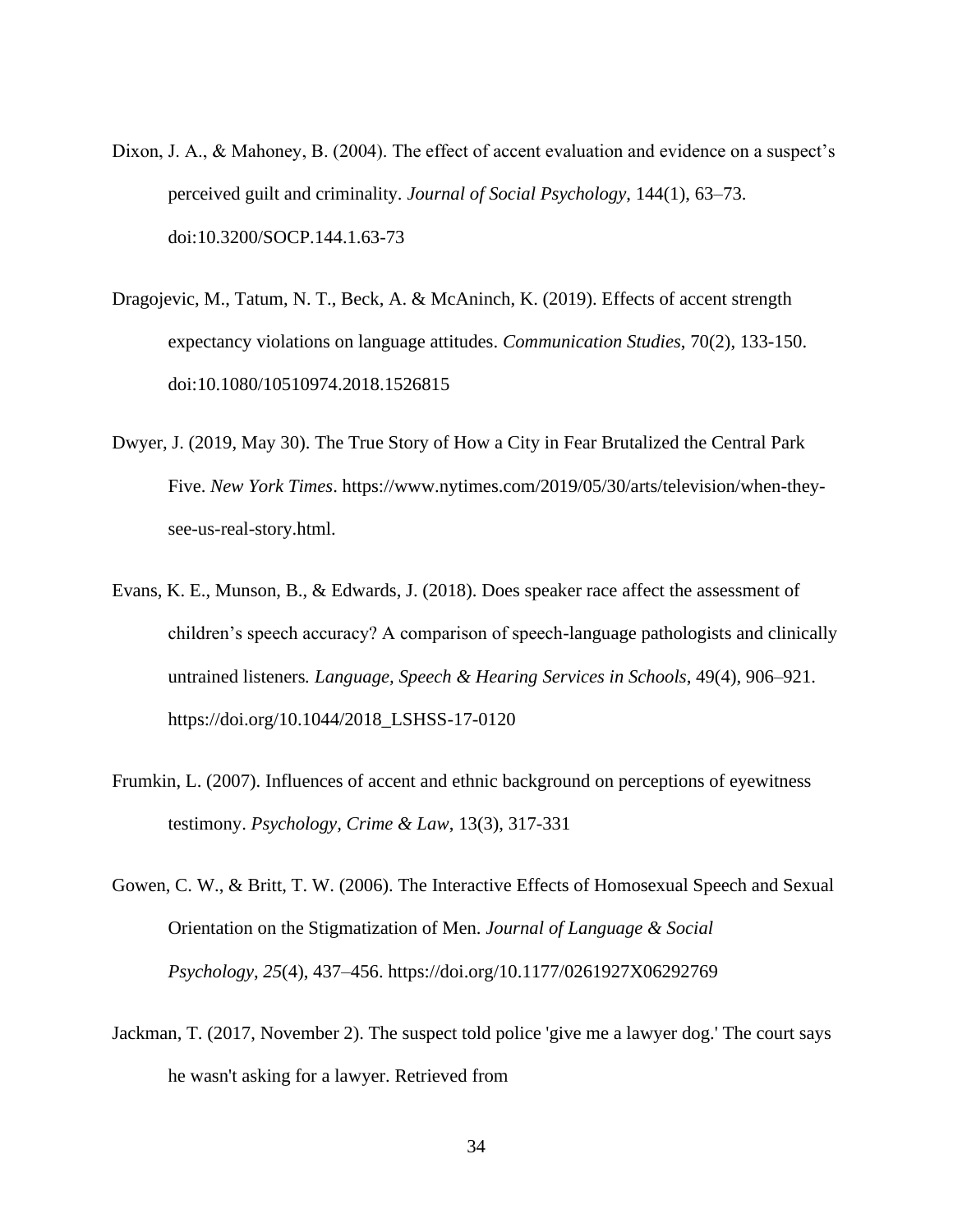https://www.washingtonpost.com/news/true-crime/wp/2017/11/02/the-suspect-toldpolice-give-me-a-lawyer-dog-the-court-says-he-wasnt-asking-for-a-lawyer/

- Jones, T., Kalbfeld, J. R., Hancock, R., & Clark, R. (2019). Testifying while black: An experimental study of court reporter accuracy in transcription of African American English. *Language*,95(2), 216-252.
- Kim, J., & Davis, C. (2010). Knowing what to look for: Voice affects face race judgements. *Visual Cognition*, 18(7), 1017–1033. https://doi.org/10.1080/13506281003616057
- Kurinec, C. A., & Weaver, C. A. (2019). Dialect on trial: use of African American Vernacular English influences juror appraisals. *Psychology, Crime & Law*, 25(8), 803–828. doi: 10.1080/1068316X.2019.1597086
- Lippi-Green, R. (1997). What we talk about when we talk about Ebonics: Why definitions matter. *The Black Scholar*, 27(2), 7–11. doi: 10.1080/00064246.1997.11430852
- Mancini, C., Mears, D. P., Stewart, E. A., Beaver, K. M., & Pickett, J. T. (2015). Whites' perceptions about Black criminality: A closer look at the contact hypothesis. *Crime & Delinquency*,61(7), 996–1022. doi:10.1177/0011128712461900

McCarthy, M. (1990). Vocabulary. Greece: *OUP Oxford*.

Mears, D. P., Pickett, J., Golden, K., Chiricos, T., & Gertz, M. (2013). The effect of interracial contact on Whites' perceptions of victimization risk and Black criminality. *Journal of Research in Crime and Delinquency*, 50(2), 272–299. doi:10.1177/0022427811431156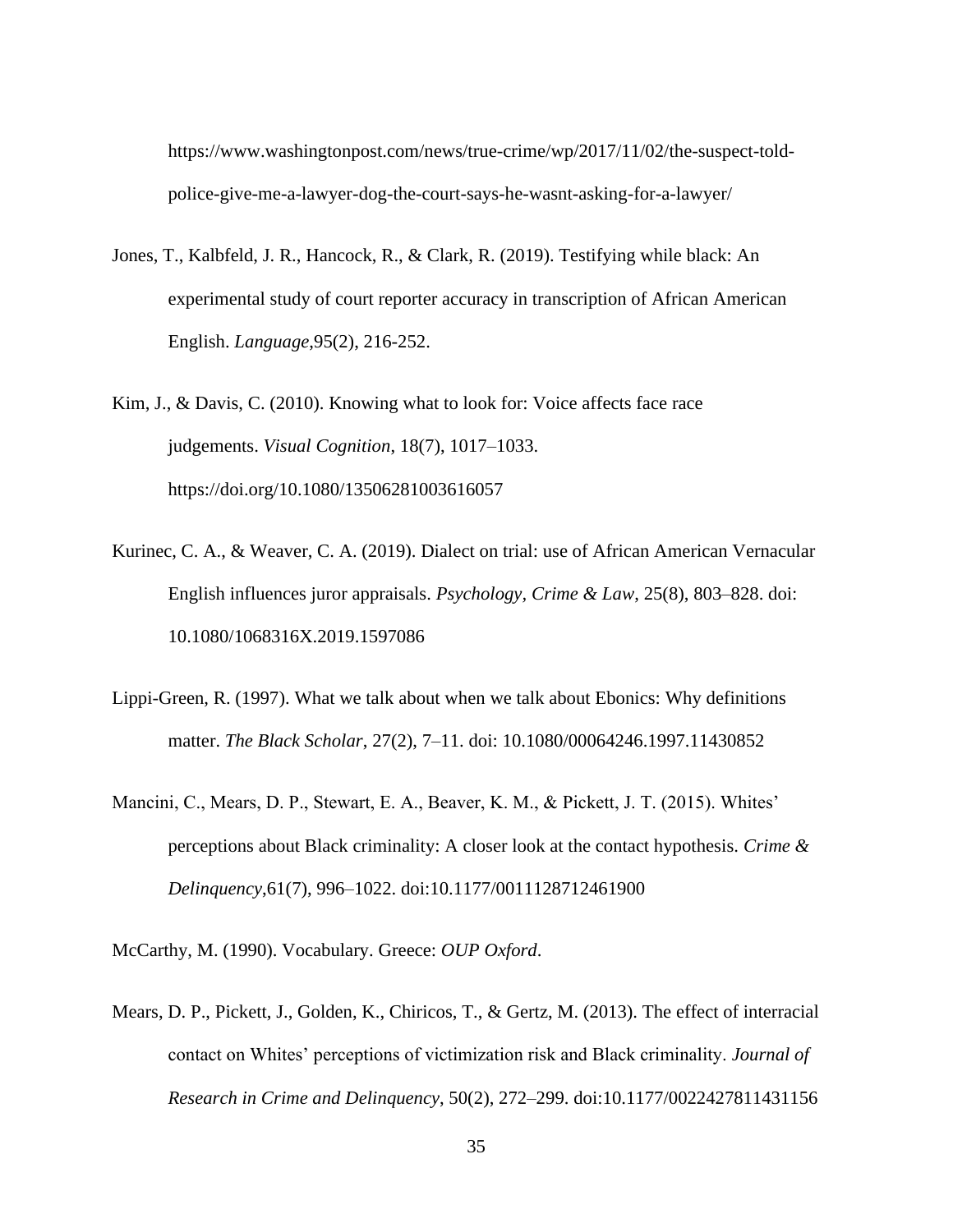One of Us: On the role of accent and race in real-time in-group categorization. (2020). *Journal of Language & Social Psychology*, 39(1), 22–39. <https://doi.org/10.1177/0261927X19884090>

Geoffrey Pullman (1999) African American Vernacular English is not Standard English with mistakes. *[The Workings of Language: From Prescriptions to Perspectives](https://acawiki.org/index.php?title=Special:BrowseData/Summary&Journal=The_Workings_of_Language:_From_Prescriptions_to_Perspectives)*

Gregory, L. D. (2013). Mapping Expectancy Violations: Self-reflection and Planning for Better Communication. *Communication Teacher*, *27*(4), 218–222. https://doi.org/10.1080/17404622.2013.798008

- Guffey Jr., H. J., Harris, J. R., & J. Ford Laumer Jr. (1979). Shopper Attitudes Toward Shoplifting and Shoplifting Preventive Devices. *Journal of Retailing*, *55*(3), 75.
- Purnell, T., Idsari, W., & Baugh, J. (1999). Perceptual and phonetic experiments on American English dialect identification. *Journal of Language & Social Psychology*, 18(1), 10. https://doi.org/10.1177/0261927X99018001002
- Rickford, J.R., & King, S. (2016). Language and linguistics on trial: Hearing Rachel Jeantel (and other vernacular speakers) in the courtroom and beyond. *Language* 92(4), 948-988. doi:10.1353/lan.2016.0078
- Russo, A. (2018). *Lessons from the media's coverage of the 1996 Ebonics controversy*. kappanonline.org. https://kappanonline.org/russo-ebonics-coverage-65649- 2/#:~:text=On%20December%2018%2C%201996%2C%20the,and%20should%20be%2  $0$ used% $20$ to.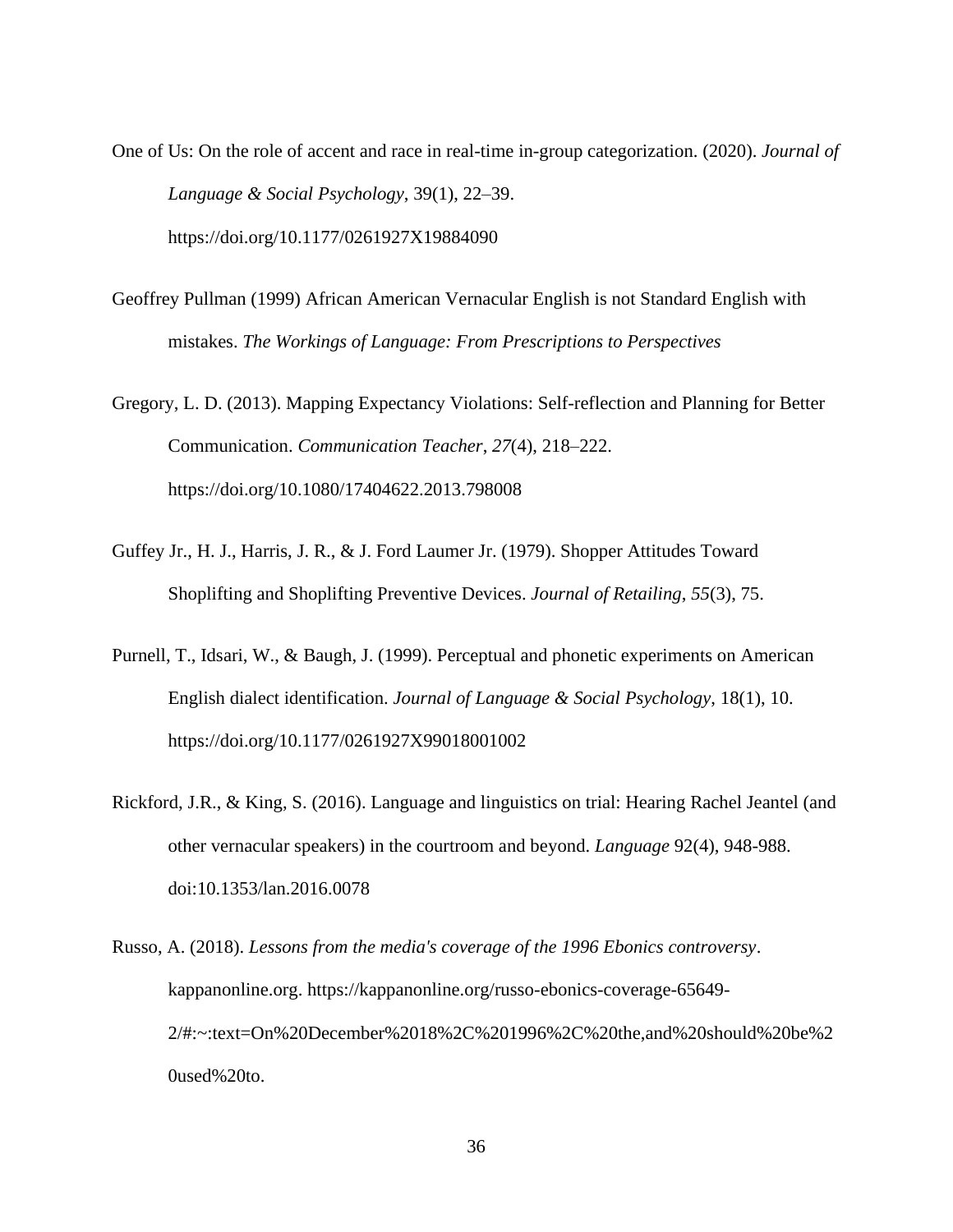- Sandel, T. L. (2015). Dialects. *The International Encyclopedia of Language and Social Interaction,* 1-13 *; ISBN 9781118611104 9781118611463*. https://doi.org/10.1002/9781118611463.wbielsi172
- Smith, S. (2016). African American Ebonics: Discourse & discursive practice—A Chicago case study of historical oppression. *Howard Journal of Communications*, 27(4), 311–326. <https://doi.org/10.1080/10646175.2016.1197867>
- Spears, A. K. (2017). Unstressed Been: Past and Present in African American English. *American Speech*, *92*(2), 151–175.<https://doi.org/10.1215/00031283-4202009>
- Stout, C. T., & Kline, R. (2015). Racial Salience, Viability, and the Wilder Effect Evaluating Polling Accuracy for Black Candidates. *Public Opinion Quarterly*, *79*(4), 994–1014. https://doi.org/10.1093/poq/nfv037
- Tonglet, M. (2002). Consumer misbehaviour: An exploratory study of shoplifting. *Journal of Consumer Behaviour*, *1*(4), 336. https://doi.org/10.1002/cb.79
- Tonglet, M. (2000). Consumer Misbehaviour: Consumers' Perceptions of Shoplifting and Retail Security. *Security Journal*, *13*(4), 19–33.
- Vaughn, C. R. (2019). Expectations about the source of a speaker's accent affect accent adaptation. *Journal of the Acoustical Society of America*, 145(5), 3218–3232. [doi:10.1121/1.5108831](https://doi-org.ezproxy.net.ucf.edu/10.1121/1.5108831)